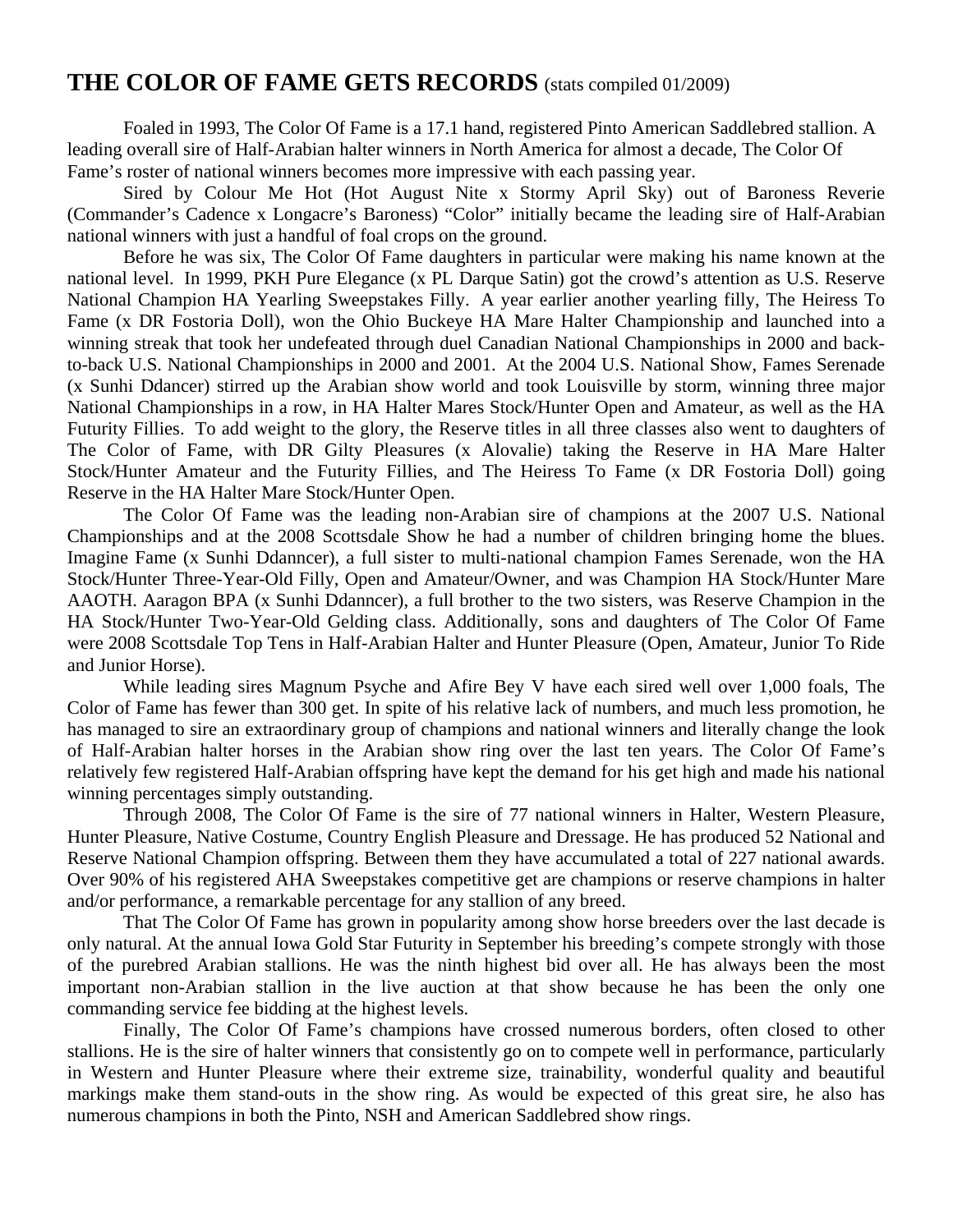## **CHAMPIONS SIRED BY THE COLOR OF FAME**

## **HALF-ARABIANS National Winners**

**FAMES LADY JANE++++//** (x Estopa YM by Sharem El Sheikh) Half-Arabian Foaled 1996 Class A Reserve Champion Half-Arabian Hunter Pleasure Class A Champion and Reserve Champion Half-Arabian Mare Halter Class A Champion and Reserve Champion Half-Arabian Hunter Pleasure, Amateur Class A Champion and Reserve Champion Half-Arabian Western Pleasure, Amateur Class A Champion Half-Arabian Hunter Pleasure Junior Horse Class A Champion Half-Arabian Western Pleasure Regional Top 5 Half-Arabian Hunter Pleasure, Amateur Regional Top 4 Half-Arabian Ladies Side Saddle Regional Top 4 Half-Arabian Western Pleasure Regional Reserve Champion Half-Arabian Hunter Pleasure Junior Horse Regional Reserve Champion Half-Arabian Western Pleasure, Amateur Regional Champion and Reserve Champion Half-Arabian Stock/Hunter Mare Halter Regional Champion Half-Arabian Stock/Hunter Mare Halter, Amateur 1999 Canadian National Top 10 Half-Arabian Stock/Hunter Mare Halter 1999 Canadian National Champion Half-Arabian Stock/Hunter Mare Halter, AAO 1999 US National Top 10 Half-Arabian Stock/Hunter Mare Halter 2004 Canadian National Top 10 Half-Arabian Western Pleasure, AAO 2006 Canadian National Top 10 Half-Arabian Western Pleasure, AAO 2006 US National Top 10 Half-Arabian Western Pleasure, AAO

**DDA FAMES VICTORY+++// (**x Wayn-Tendermiss by Top Contender) Half-Arabian Foaled 1996 Class A Champion and Reserve Champion Half-Arabian Mare Halter Class A Champion and Reserve Champion Half-Arabian Hunter Pleasure Class A Champion Half-Arabian Stock/Hunter Mare Halter Scottsdale Reserve Champion Half-Arabian Stock/Hunter Mare Halter Scottsdale Reserve Champion Half-Arabian Hunter Pleasure Pacific Slope Reserve Champion Half-Arabian Hunter Pleasure Pacific Slope Champion Half-Arabian Mare Halter Regional Reserve Champion Half-Arabian Hunter Pleasure Regional Champion and Reserve Champion Half-Arabian Stock/Hunter Mare Halter, Open and Amateur Regional Champion and Reserve Champion Half-Arabian Hunter Pleasure Junior Horse Regional Champion Half-Arabian Yearling Filly Halter 1997 US National Top 10 Half-Arabian Yearling Filly Halter 1999 US National Top 10 Half-Arabian Stock/Hunter Mare Halter, AAO 1999 US National Top 10 Half-Arabian Stock/Hunter Mare Halter 2001 US National Top 10 Half-Arabian Stock/Hunter Mare Halter, AAO 2002 US National Top 10 Half-Arabian Hunter Pleasure

**SP FORTUNEFIVEHUNDRED** (x DR Fostoria Doll by Beraiah) Half-Arabian Foaled 1996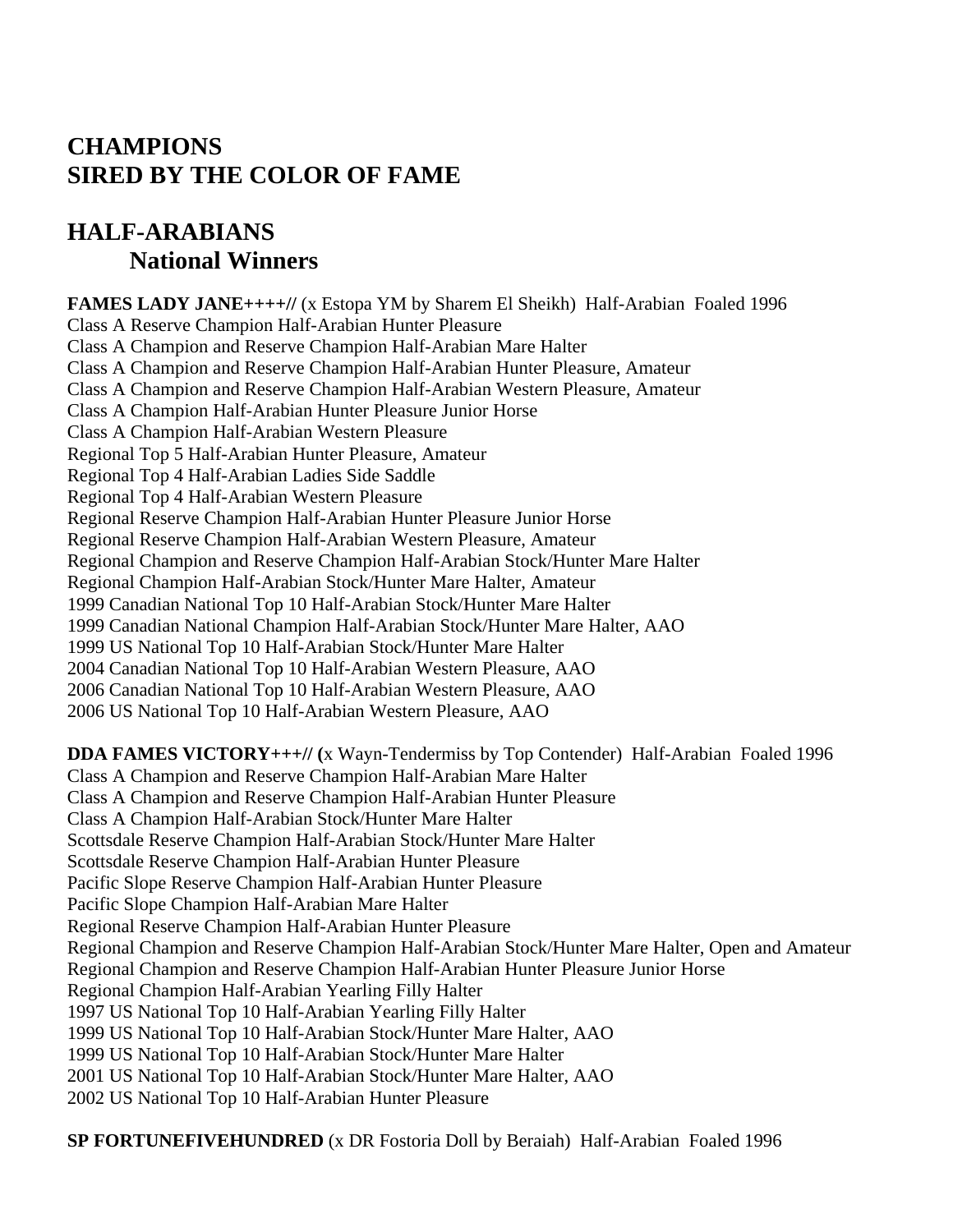Class A Champion Half-Arabian English Show Hack Regional Top 5 Half-Arabian Pleasure Driving Regional Top 4 Half-Arabian English Pleasure Regional Reserve Champion Half-Arabian Park Horse Regional Champion Half-Arabian Mounted Native Costume 2004 US National Top 10 Half-Arabian Mounted Native Costume

**COLOUR ME NOT** (x Annllif by Faalif) Half-Arabian Foaled 1996 2008 Youth National Top Ten Dressage First Level, JT

**HP FOREVER FAME** (x Fadjurs Marjory by Fadjur) Half-Arabian Foaled 1997 Class A Reserve Champion Half-Arabian English Show Hack Class A Champion and Reserve Champion Half-Arabian Country English Pleasure, Amateur Scottsdale Champion Half-Arabian Country English Pleasure, Amateur Regional Top 5 Half-Arabian Country English Pleasure Regional Reserve Champion Half-Arabian Country English Pleasure, Amateur Regional Reserve Champion Half-Arabian English Show Hack Regional Champion Half-Arabian Country English Pleasure Junior Horse 2003 US National Top 10 Half-Arabian Country English Pleasure

**DDA FAMES CONTESSA** (x Wayn-Tendermiss by Top Contender) Half-Arabian Foaled 1997 Class A Champion and Reserve Champion Half-Arabian Mare Halter Class A Champion Half-Arabian Mare Halter, Amateur Regional Top 5 and Top 10 Half-Arabian Yearling Filly Halter Regional Top 5 Half-Arabian Stock/Hunter Mare Halter Regional Top 5 Half-Arabian Mare Halter, Amateur Regional Champion Half-Arabian Saddle/Pleasure Mare Halter, Open and Amateur 2000 US National Top 10 Half-Arabian Futurity Filly Halter 2000 US National Top 10 Half-Arabian Saddle/Pleasure Mare Halter

**THE HEIRESS TO FAME+//** (x DR Fostoria Doll by Beraiah) Half-Arabian Foaled 1997 Class A Champion Half-Arabian Mare Halter, Open and Amateur Class A Champion Half-Arabian Stock/Hunter Mare Halter Buckeye Champion Half-Arabian Mare Halter, Open and Amateur Buckeye Champion Half-Arabian Saddle/Pleasure Mare Halter Buckeye Champion Half-Arabian Stock/Hunter Mare Halter Scottsdale Champion and Reserve Champion Half-Arabian Saddle/Pleasure Mare Halter Scottsdale Champion Half-Arabian Stock/Hunter Mare Halter, Open and Amateur Scottsdale Champion Half-Arabian Mare Halter, Amateur Regional Champion and Reserve Champion Half-Arabian Mare Halter, Amateur Regional Champion Half-Arabian Saddle/Pleasure Mare Halter Regional Champion Half-Arabian Stock/Hunter Mare Halter, Open and Amateur 2000 Canadian National Champion Half-Arabian Stock/Hunter Mare Halter 2000 Canadian National Champion Half-Arabian Stock/Hunter Mare, AAO 2000 US National Top 10 Half-Arabian Futurity Filly Halter 2000 US National Reserve Champion Half-Arabian Stock/Hunter Mare Halter 2000 US National Champion Half-Arabian Stock/Hunter Mare Halter, AAO 2001 US National Champion Half-Arabian Stock/Hunter Mare Halter 2004 Canadian National Reserve Champion Half-Arabian Stock/Hunter Mare Halter 2004 US National Reserve Champion Half-Arabian Stock/Hunter Mare Halter 2006 Youth National Top 10 Half-Arabian Stock/Hunter Mare Halter, JTH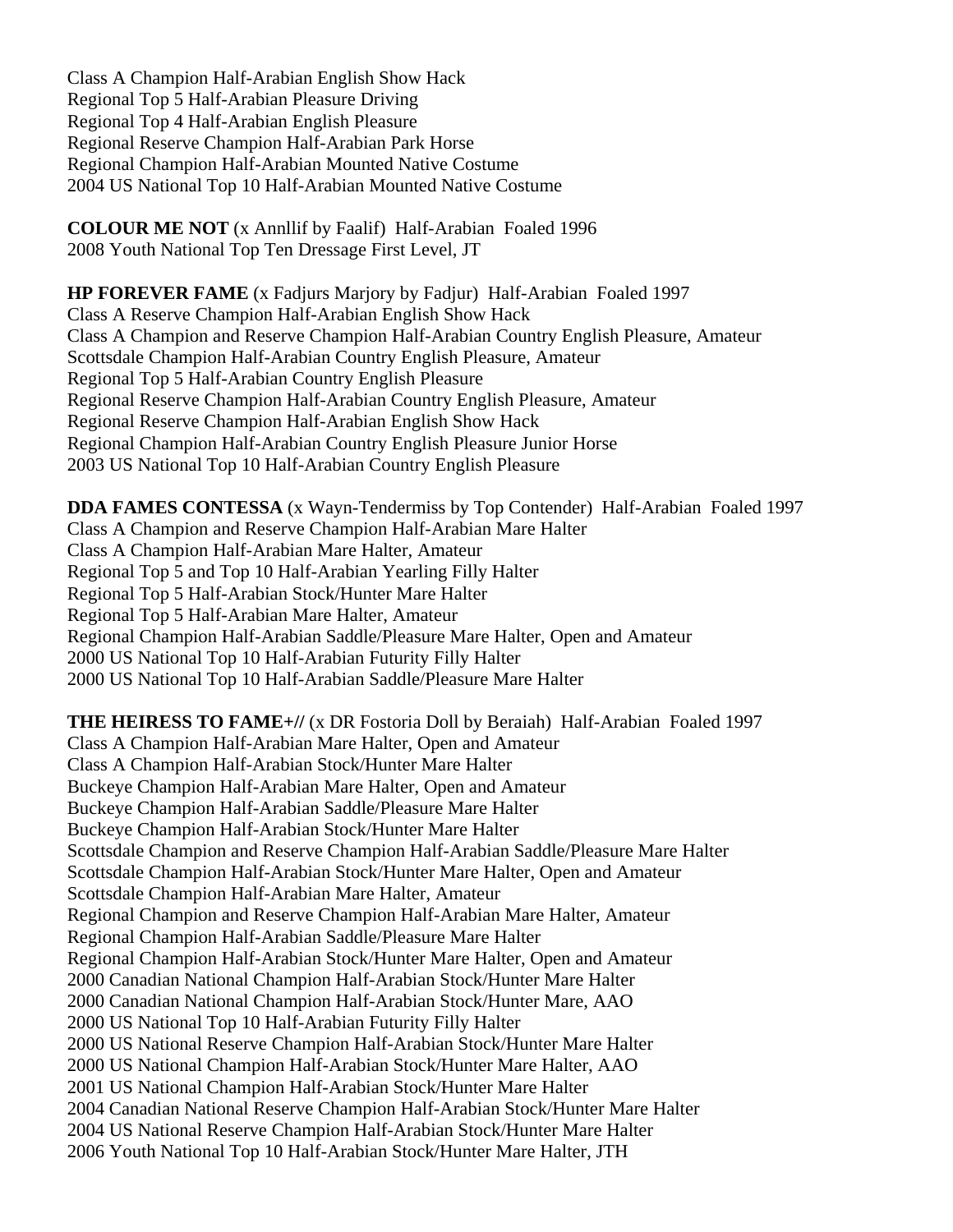**CLAIM TO FAME GMF+/** (x GMF Trablynka by Brusally Zbrutyn) Half-Arabian Foaled 1998 Class A Champion and Reserve Champion Half-Arabian Gelding Halter Class A Champion Half-Arabian Gelding Halter, Amateur Scottsdale Reserve Champion Half-Arabian Stock/Hunter Gelding Halter Scottsdale Champion Half-Arabian Stock/Hunter Gelding Halter, Amateur Regional Champion Half-Arabian Yearling Colt/Gelding Halter Regional Champion Half-Arabian Stock/Hunter Gelding Halter, Open and Amateur 2001 Canadian National Top 10 Half-Arabian Stock/Hunter Gelding Halter 2001 US National Top 10 Half-Arabian Stock/Hunter Gelding Halter 2002 US National Top 10 Half-Arabian Stock/Hunter Gelding Halter 2003 Canadian National Top 10 Half-Arabian Stock/Hunter Gelding Halter 2003 Canadian National Champion Half-Arabian Stock/Hunter Gelding Halter, AAO 2003 US National Top 10 Half-Arabian Stock/Hunter Gelding Halter, AAO 2003 US National Champion Half-Arabian Stock/Hunter Gelding Halter 2004 Canadian National Top 10 Half-Arabian Stock/Hunter Gelding Halter 2004 Canadian National Reserve Champion Half-Arabian Stock/Hunter Gelding Halter, AAO

**PKH PURE ELEGANCE** (x PL Darque Satin by Tel Arish) Half-Arabian Foaled 1998 Class A Champion Half-Arabian Mare Halter, Open and Amateur Scottsdale Champion Half-Arabian Stock/Hunter Mare Halter Regional Champion Half-Arabian Yearling Filly Halter Regional Champion Half-Arabian Stock/Hunter Mare Halter, Open and Amateur 1999 US National Reserve Champion Half-Arabian Yearling Filly Halter 2001 US National Top 10 Half-Arabian Stock/Hunter Mare Halter, AAO 2003 Canadian National Reserve Champion Half-Arabian Stock/Hunter Mare Halter

**CHERLIZE++** (x RF Desert Belle by Waseem Shah Razam) Half-Arabian Foaled 1998 Class A Champion and Reserve Champion Half-Arabian Mare Halter Class A Champion and Reserve Champion Half-Arabian Hunter Pleasure Junior Horse Regional Top 5 Half-Arabian Yearling Filly Halter Regional Top 5 Half-Arabian Mare Halter, Amateur Regional Reserve Champion Half-Arabian Stock/Hunter Mare Halter Regional Champion and Reserve Champion Half-Arabian Hunter Pleasure Junior Horse 2001 Canadian National Champion Half-Arabian Futurity Filly Halter

**MC KOLOR ME KRAZY** (x Barshala by Barium) Half-Arabian Foaled 1998 Class A Reserve Champion Half-Arabian Hunter Pleasure, Amateur Class A Champion Half-Arabian Mare Halter Class A Champion Walk/Trot Pleasure, Junior Rider Regional Top 10 Half-Arabian Yearling Filly Halter Regional Champion and Reserve Champion Half-Arabian Hunter Pleasure, Amateur Regional Champion Walk/Trot Pleasure, Junior Rider 2004 Youth National Top 10 Walk/Trot Western Pleasure, Junior Rider 2005 Youth National Top 10 Half-Arabian Walk/Trot Hunter Pleasure, Junior Rider 2005 Youth National Top 10 Half-Arabian Walk/Trot Western Pleasure, Junior Rider

**MULAN-FAME** (x CR Magic Potion by \*Padron) Half-Arabian Foaled 1998 Class A Champion Half-Arabian Mare Halter Class A Champion Half-Arabian Stock/Hunter Mare Halter Regional Reserve Champion Half-Arabian Saddle/Pleasure Mare Halter, Amateur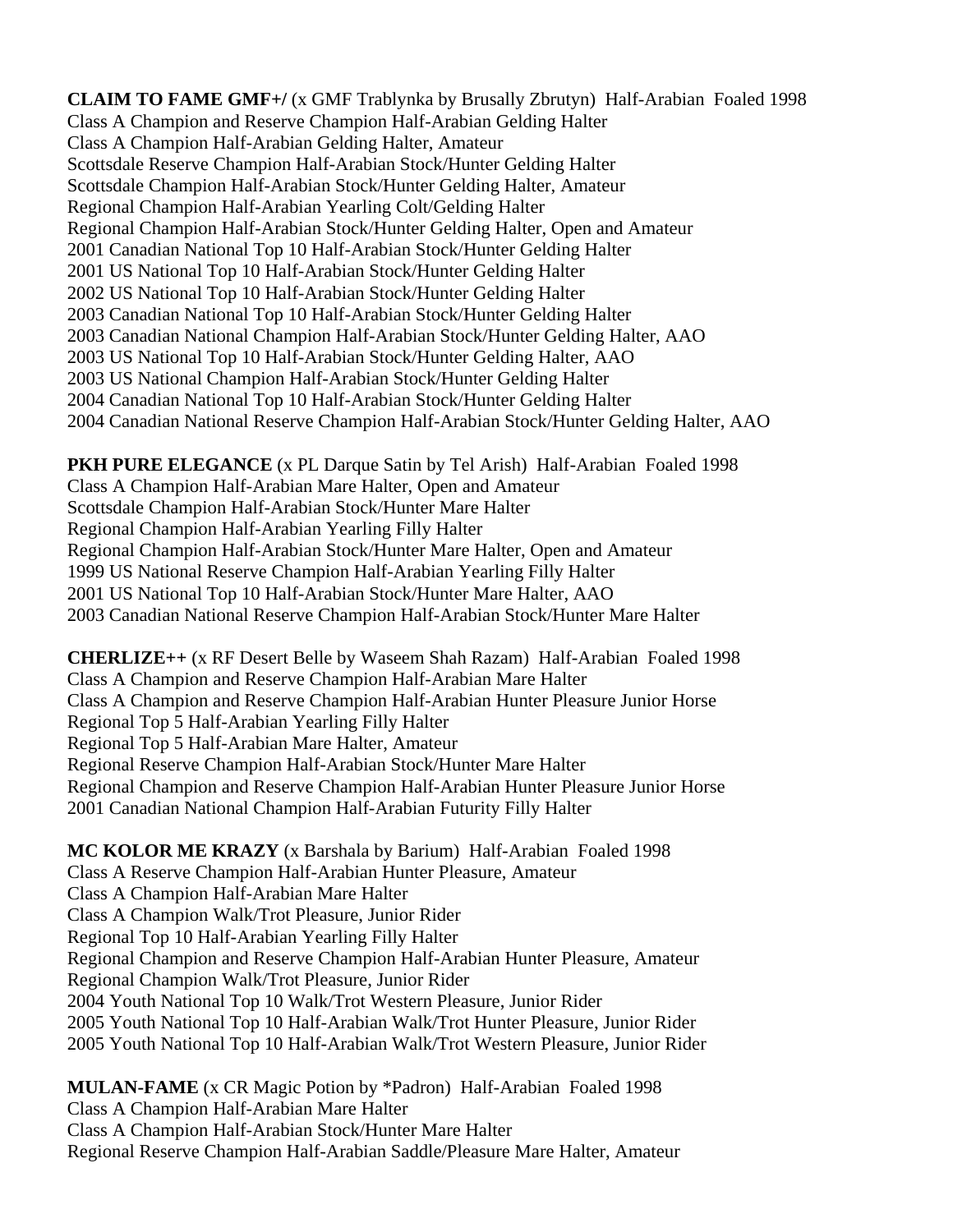Regional Champion and Reserve Champion Half-Arabian Saddle/Pleasure Mare Halter Regional Champion Half-Arabian Stock/Hunter Mare Halter 2002 Canadian National Top 10 Half-Arabian Stock/Hunter Mare Halter 2002 US National Top 10 Half-Arabian Stock/Hunter Mare Halter

**AURA OF FAME++//** (x Lara EMH by Gailul) Half-Arabian Foaled 1998 Class A Champion and Reserve Champion Half-Arabian Mare Halter Class A Champion Half-Arabian Hunter Pleasure, Open and Amateur Regional Top 5 Half-Arabian Country English Pleasure Junior Horse Regional Top 5 Half-Arabian Hunter Pleasure, Open, Junior Horse, and Amateur Regional Top 4 and Top 5 Half-Arabian Stock/Hunter Mare Halter Regional Top 3 Half-Arabian Stock/Hunter Mare Halter, Amateur Regional Champion and Reserve Champion Half-Arabian Saddle/Pleasure Mare Halter, Open and Amateur Regional Champion and Reserve Champion Half-Arabian Mare Halter, Amateur Regional Champion Half-Arabian Yearling Filly Halter Regional Champion Half-Arabian Country English Pleasure 2001 Canadian National Top 10 Half-Arabian Saddle/Pleasure Mare Halter 2001 Canadian National Top 10 Half-Arabian Saddle/Pleasure Mare Halter, AAO 2001 Canadian National Top 10 Half-Arabian Futurity Filly Halter 2003 Canadian National Top 10 Half-Arabian Stock/Hunter Mare Halter 2003 Canadian National Top 10 Half-Arabian Stock/Hunter Mare Halter, AAO 2004 US National Top 10 Half-Arabian Stock/Hunter Mare Halter, AAO

**MY APRILS FAME+++/** (x Myfera by Feramigo++/) Half-Arabian Foaled 1998 Class A Reserve Champion Half-Arabian Hunter Pleasure Class A Reserve Champion Half-Arabian Western Pleasure, Amateur Class A Champion and Reserve Champion Half-Arabian Mare Halter Class A Champion and Reserve Champion Half-Arabian Western Pleasure Regional Top 10 Half-Arabian Yearling Filly Halter Regional Top 5 Half-Arabian Mare Halter, Amateur Regional Top 5 Half-Arabian Western Pleasure Junior Horse Regional Top 3 and Top 5 Half-Arabian Western Pleasure Regional Champion and Reserve Champion Half-Arabian Stock/Hunter Mare Halter Regional Champion Half-Arabian Stock/Hunter Mare Halter, Amateur 2003 Canadian National Top 10 Half-Arabian Western Pleasure Junior Horse 2003 US National Top 10 Half-Arabian Western Pleasure Junior Horse 2005 Canadian National Top 10 Half-Arabian Stock/Hunter Mare Halter 2005 Canadian National Top 10 Half-Arabian Stock/Hunter Mare Halter, AAO 2005 US National Top 10 Half-Arabian Stock/Hunter Mare Halter

**THE POWER OF FAME** (x CWA Tajada by CWA Tajamal) Half-Arabian Foaled 1998 Class A Reserve Champion Half-Arabian Hunter Pleasure, Amateur Class A Champion and Reserve Champion Half-Arabian Gelding Halter Regional Top 5 Half-Arabian Yearling Colt/Gelding Halter Regional Top 3 Half-Arabian Hunter Pleasure Regional Champion and Reserve Champion Half-Arabian Stock/Hunter Gelding Halter 1999 US National Top 10 Half-Arabian Yearling Colt/Gelding Halter 2001 Canadian National Top 10 Half-Arabian Futurity Gelding Halter

**MP TIPTOP** (x MP Dinah by Kharibe+) Half-Arabian Foaled 1998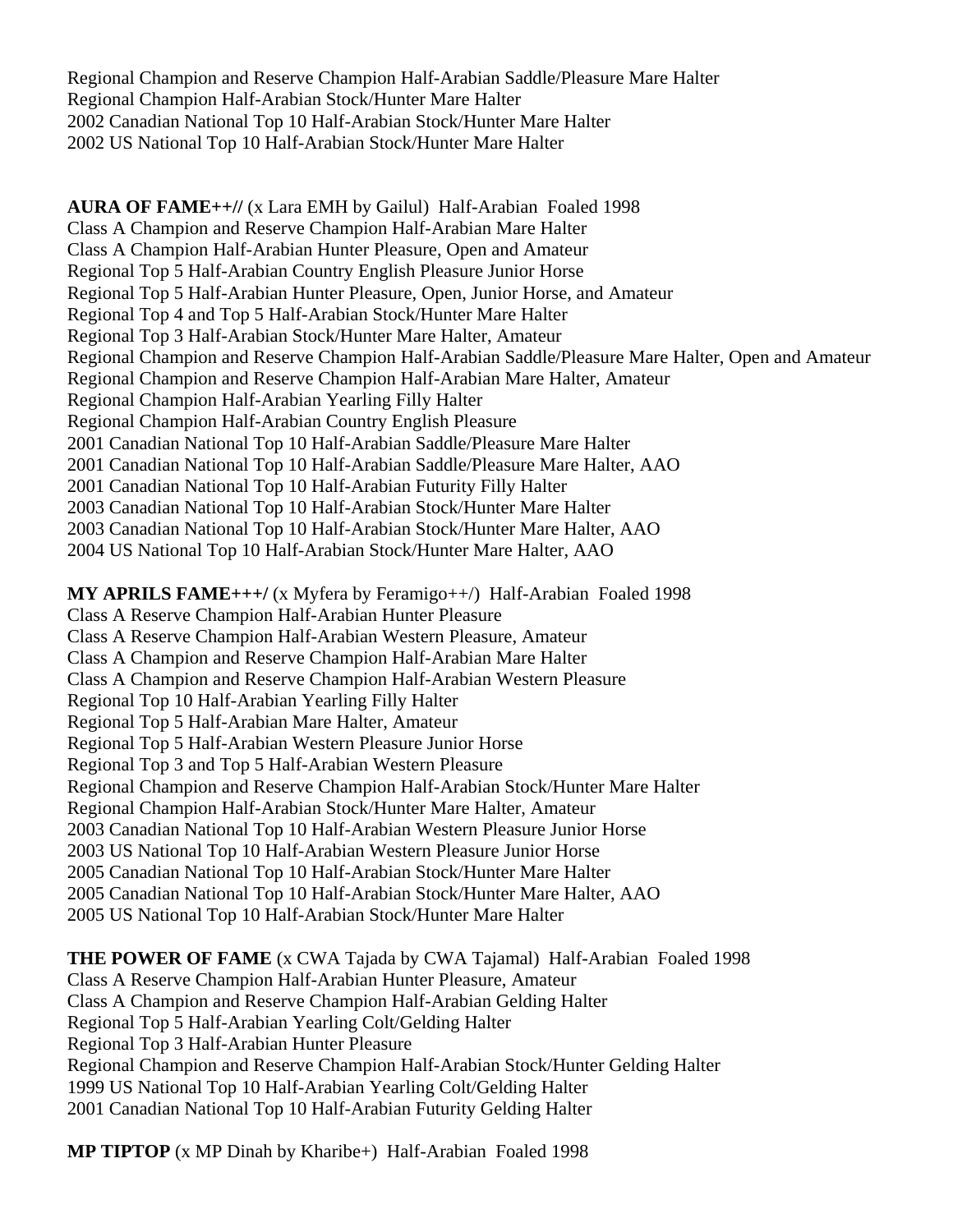Class A Reserve Champion Half-Arabian Hunter Pleasure, Amateur Class A Champion Half-Arabian Mare Halter, Open and Amateur Class A Champion Half-Arabian Stock/Hunter Mare Halter Class A Champion Half-Arabian Hunter Pleasure Junior Horse Scottsdale Reserve Champion Half-Arabian Saddle/Pleasure Mare Halter Regional Top 5 Half-Arabian Hunter Pleasure Junior Horse Regional Top 4 Half-Arabian Hunter Pleasure Regional Reserve Champion Half-Arabian Mare Halter, Amateur Regional Champion and Reserve Champion Half-Arabian Stock/Hunter Mare Halter Regional Champion and Reserve Champion Half-Arabian Hunter Pleasure, Amateur Regional Champion Half-Arabian Yearling Filly Halter Regional Champion Half-Arabian Stock/Hunter Mare Halter, Amateur 1999 US National Top 10 Half-Arabian Yearling Filly Halter 2001 Canadian National Top 10 Half-Arabian Stock/Hunter Mare Halter 2001 US National Top 10 Half-Arabian Stock/Hunter Mare Halter 2004 Canadian National Top 10 Half-Arabian Hunter Pleasure, AAO

**GUSTENUFF COLOR+/** (x Tiphonette by Tigar-Zhar) Half-Arabian Foaled 1998 Class A Reserve Champion Half-Arabian Gelding Halter Class A Champion and Reserve Champion Half-Arabian Western Pleasure, Open and Amateur Regional Top 5 and Top 10 Half-Arabian Yearling Colt/Gelding Halter Regional Champion and Reserve Champion Half-Arabian Western Pleasure, Open and Amateur 2005 Canadian National Top 10 Half-Arabian Western Pleasure 2005 Canadian National Top 10 Half-Arabian Western Pleasure, AATR 2005 Canadian National Reserve Champion Half-Arabian Western Pleasure, AAO 2006 Canadian National Top 10 Half-Arabian Western Pleasure 2006 Canadian National Top 10 Half-Arabian Western Pleasure, AATR 2006 Canadian National Top 10 Half-Arabian Western Pleasure, AAO

**DDA FAMES CONTENDER+** (x Wayn-Tendermiss by Top Contender) Half-Arabian Foaled 1998 Class A Champion and Reserve Champion Half-Arabian Western Pleasure, Amateur Class A Champion and Reserve Champion Half-Arabian Hunter Pleasure, Amateur Class A Champion Half-Arabian Western Pleasure Class A Champion Half-Arabian Ladies Side Saddle Regional Top 5 Half-Arabian Hunter Pleasure Junior Horse Regional Top 5 Half-Arabian Ladies Side Saddle, Open and Amateur Regional Top 5 Walk/Trot Pleasure, Junior Rider Regional Reserve Champion Half-Arabian Western Pleasure, Open, Junior Horse, and Amateur Regional Reserve Champion Half-Arabian Hunter Pleasure, Amateur 2006 Youth National Top 10 Half-Arabian Western Pleasure, JO 2007 Youth National Top 10 Half-Arabian Western Pleasure, JO

**LOVE AND FAME** (x Ka-Di Firelove by Fire Chief) Half-Arabian Foaled 1998 Class A Champion and Reserve Champion Half-Arabian Mare Halter Class A Champion Half-Arabian Mare Halter, Amateur Buckeye Reserve Champion Half-Arabian Mare Halter Buckeye Reserve Champion Half-Arabian Stock/Hunter Mare Halter Scottsdale Champion and Reserve Champion Half-Arabian Stock/Hunter Mare Halter Regional Top 3 and Top 4 Half-Arabian Hunter Pleasure, Amateur Regional Champion and Reserve Champion Half-Arabian Stock/Hunter Mare Halter Regional Champion and Reserve Champion Half-Arabian Hunter Pleasure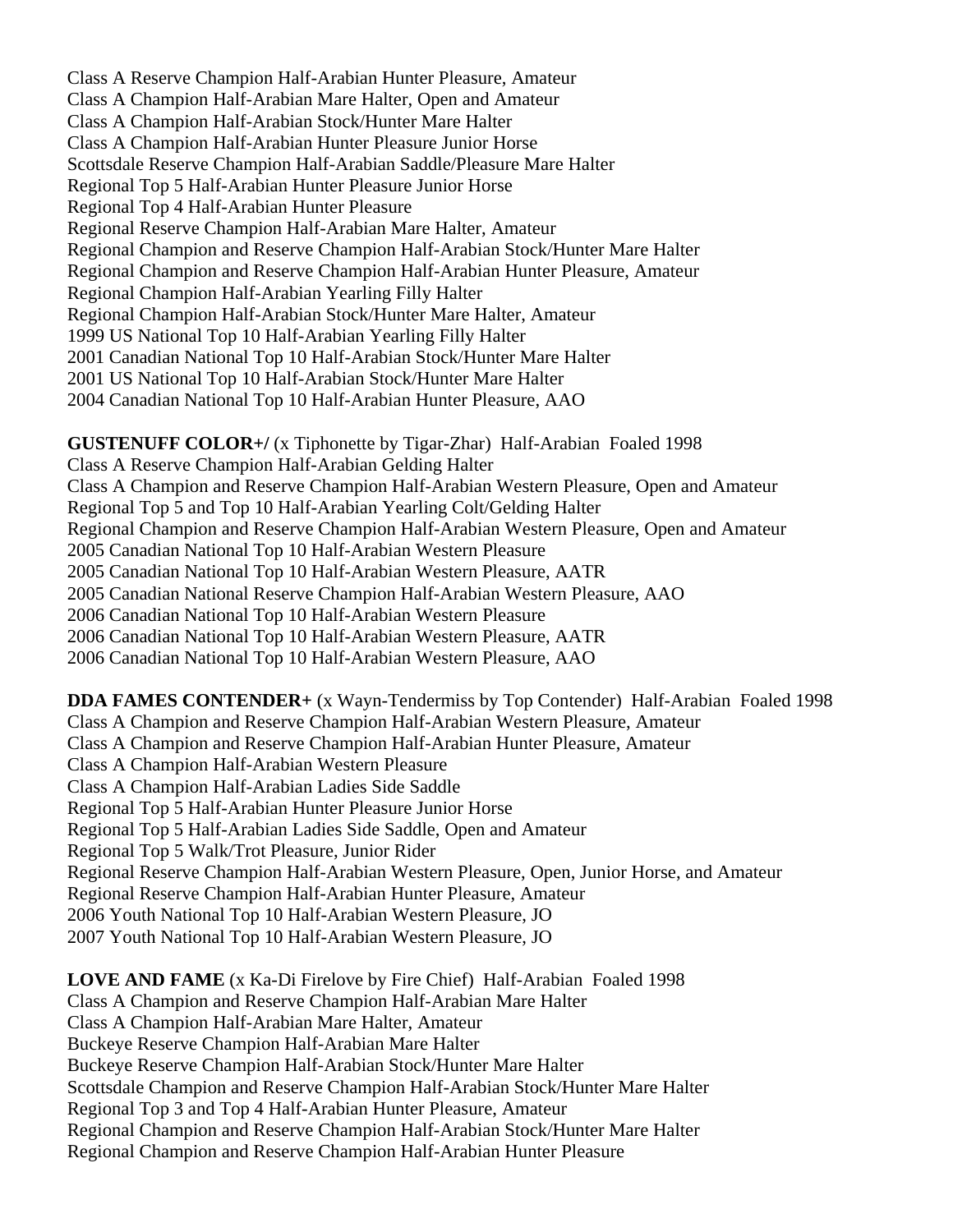Regional Champion Half-Arabian Stock/Hunter Mare Halter, Amateur 2001 Canadian National Top 10 Half-Arabian Stock/Hunter Mare Halter 2001 Canadian National Reserve Champion Half-Arabian Stock/Hunter Mare Halter, AAO 2001 US National Champion Half-Arabian Stock/Hunter Mare Halter, AAO

**BRUTTALLY FAMOUS** (x Carawal Tahdia by Tah Zaman+) Half-Arabian Foaled 1998 Class A Champion Half-Arabian Hunter Pleasure, Open and Amateur Regional Top 4 Half-Arabian Hunter Pleasure, Amateur Regional Reserve Champion Half-Arabian Hunter Pleasure Regional Champion and Reserve Champion Half-Arabian Hunter Pleasure Junior Horse 2005 Canadian National Top 10 Half-Arabian Hunter Pleasure

**FAMETASTIK+** (x Estopa Ym by Sharem El Sheikh) Half-Arabian Foaled 1998 Class A Champion and Reserve Champion Half-Arabian Hunter Pleasure, Open and Amateur Class A Champion Half-Arabian Hunter Pleasure Junior Horse Regional Top 5 Half-Arabian Hunter Pleasure Regional Top 4 and Top 5 Half-Arabian Ladies Side Saddle Regional Reserve Champion Half-Arabian Hunter Pleasure, Amateur 2006 Canadian National Top 10 Half-Arabian Hunter Pleasure, AAO 2006 Canadian National Top 10 Half-Arabian Hunter Pleasure, JO

**FAMEOUS NORSK++** (x Kismet May Wine by Penstar) Half-Arabian Foaled 1998 Class A Reserve Champion Half-Arabian Gelding Halter Class A Reserve Champion Half-Arabian Stock/Hunter Gelding Halter Class A Reserve Champion Half-Arabian Hunter Pleasure Junior Horse Class A Champion and Reserve Champion Half-Arabian Hunter Pleasure Class A Champion Half-Arabian Hunter Pleasure, Amateur Regional Top 5 Half-Arabian Hunter Pleasure Junior Horse Regional Top 3 and Top 5 Half-Arabian Hunter Pleasure Regional Top 3 Half-Arabian Gelding Halter, Amateur Regional Champion Half-Arabian Yearling Colt/Gelding Halter Regional Champion Half-Arabian Stock/Hunter Gelding Halter, Open and Amateur 2001 Canadian National Top 10 Half-Arabian Futurity Gelding Halter

**MI NICE GUY+/** (x SS Sabbrinazon by Garnizon) Half-Arabian Foaled 1999 Class A Champion and Reserve Champion Half-Arabian Gelding Halter Class A Champion Half-Arabian Hunter Pleasure Buckeye Reserve Champion Half-Arabian Hunter Pleasure, Open and Junior Horse Regional Top 4 Half-Arabian Hunter Pleasure, Amateur Regional Champion and Reserve Champion Half-Arabian Yearling Colt/Gelding Halter Regional Champion and Reserve Champion Half-Arabian Hunter Pleasure Junior Horse Regional Champion Half-Arabian Hunter Pleasure 2002 US National Top 10 Half-Arabian Hunter Pleasure Futurity 2003 US National Top 10 Half-Arabian Hunter Pleasure Junior Horse 2004 Canadian National Champion Half-Arabian Hunter Pleasure Junior Horse 2004 US National Top 10 Half-Arabian Hunter Pleasure Junior Horse

**NORSKS FAMENCO DANCER** (x Tsblack Lahura by FB Star Trek) Half-Arabian Foaled 1999 Class A Reserve Champion Half-Arabian Mare Halter Regional Reserve Champion Half-Arabian Yearling Filly Halter 2002 Canadian National Top 10 Half-Arabian Futurity Filly Halter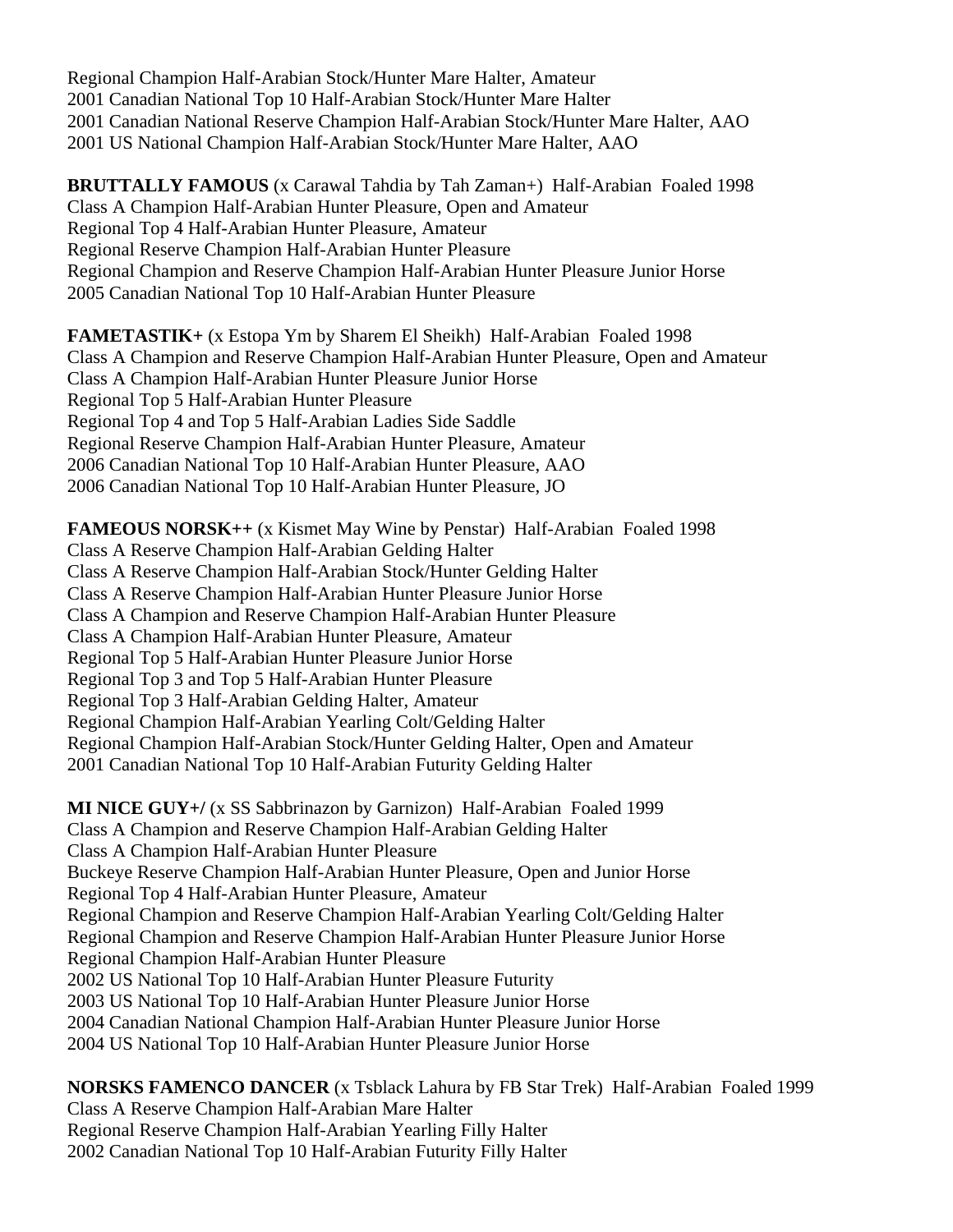**COLOR ME CHESTNUT** (x Kayrons Kindra by Fire Chief) Half-Arabian Foaled 1999 Class A Champion and Reserve Champion Half-Arabian Hunter Pleasure, Amateur Class A Champion Walk/Trot Pleasure, Junior Rider Class A Champion Half-Arabian Hunter Pleasure Regional Top 5 and Top 10 Half-Arabian Yearling Colt/Gelding Halter Regional Top 5 Half-Arabian Stock/Hunter Gelding Halter Regional Top 5 Half-Arabian Hunter Pleasure 2006 Youth National Top 10 Half-Arabian Walk/Trot Hunter Pleasure, Junior Rider

**PA AFTERNOON DELIGHT** (x GF Sheer Elegance by Negatraz) Half-Arabian Foaled 1999 Class A Reserve Champion Half-Arabian Hunter Pleasure, Open and Amateur Class A Champion Half-Arabian Mare Halter Regional Top 3 and Top 4 Half-Arabian Mare Halter, Amateur Regional Reserve Champion Half-Arabian Stock/Hunter Mare Halter Regional Reserve Champion Half-Arabian Hunter Pleasure, Amateur Regional Reserve Champion Half-Arabian Stock/Hunter Mare Halter, Amateur Regional Champion Half-Arabian Yearling Filly Halter 2008 Canadian National Top 10 Half-Arabian Hunter Pleasure, JT

**LLADY FAME EF** (x CWA Tajada by CWA Tajamal) Half-Arabian Foaled 1999 Class A Champion and Reserve Champion Half-Arabian Mare Halter Class A Champion Junior Halter Regional Top 5 Half-Arabian Yearling Filly Halter Regional Top 5 Half-Arabian Stock/Hunter Mare Halter Regional Reserve Champion Half-Arabian Stock/Hunter Mare Halter, Amateur Regional Reserve Champion Half-Arabian Western Pleasure Junior Horse 2000 US National Top 10 Half-Arabian Yearling Filly Halter

**THIS KHISS** (x BB Khandi Kiss by Kheminova) Half-Arabian Foaled 1999 Class A Champion Half-Arabian Mare Halter Regional Reserve Champion Half-Arabian Yearling Filly Halter 2002 US National Top 10 Half-Arabian Futurity Filly Halter

**THE EMPORER OF FAME+/** (Promises CLA by JA Magnificat++) Half-Arabian Foaled 1999 Class A Champion and Reserve Champion Half-Arabian Gelding Halter Class A Champion and Reserve Champion Half-Arabian Hunter Pleasure Class A Champion Junior Halter Class A Champion Half-Arabian English Show Hack Regional Champion and Reserve Champion Half-Arabian Saddle/Pleasure Gelding Halter Regional Champion and Reserve Champion Half-Arabian Gelding Halter, Amateur Regional Champion Half-Arabian Stock/Hunter Gelding Halter 2004 Canadian National Top 10 Half-Arabian Saddle/Pleasure Gelding Halter 2004 Canadian National Champion Half-Arabian Saddle/Pleasure Gelding Halter, Amateur

**AW FAMES OVATION** (x MC Jabaskina by GG Jabask+/) Half-Arabian Foaled 1999 Class A Reserve Champion Half-Arabian Gelding Halter Class A Champion Half-Arabian Hunter Pleasure, Open and Amateur Regional Top 5 Half-Arabian Stock/Hunter Gelding Halter Regional Top 5 Half-Arabian Hunter Pleasure Regional Reserve Champion Half-Arabian Yearling Colt/Gelding Halter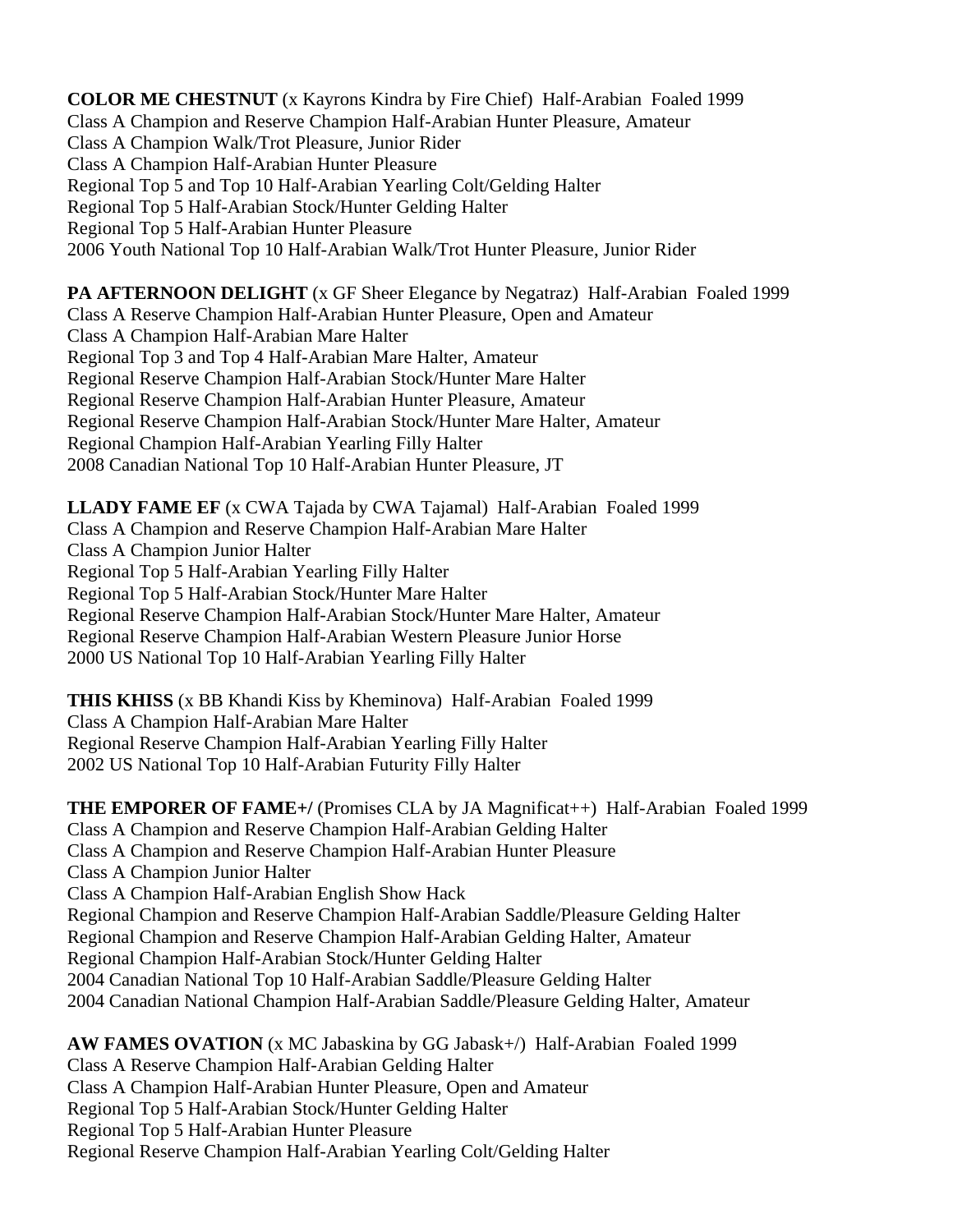Regional Reserve Champion Half-Arabian Stock/Hunter Gelding Halter, Amateur Regional Champion and Reserve Champion Half-Arabian Hunter Pleasure, Amateur Regional Champion Half-Arabian Saddle/Pleasure Gelding Halter, Amateur Regional Champion Half-Arabian Hunter Pleasure Junior Horse 2004 US National Top 10 Half-Arabian Hunter Pleasure Junior Horse 2006 Youth National Top 10 Half-Arabian Hunter Pleasure, JT 2006 Youth National Top 10 Half-Arabian Hunter Pleasure, JO 2007 US National Top 10 Half-Arabian Hunter Pleasure

**PKH FLAME OF FAME** (x Aldebaran Scarlet by Halima Sahib) Half-Arabian Foaled 1999 Class A Champion and Reserve Champion Half-Arabian Gelding Halter Class A Champion and Reserve Champion Half-Arabian Western Pleasure Class A Champion Half-Arabian Western Pleasure, Amateur Regional Top 5 Half-Arabian Yearling Colt/Gelding Halter Regional Top 5 Half-Arabian Western Pleasure Junior Horse Regional Champion and Reserve Champion Half-Arabian Western Pleasure Regional Champion Half-Arabian Western Pleasure Stock/Hunter Gelding Halter Regional Champion Half-Arabian Western Pleasure, Amateur 2000 US National Top 10 Half-Arabian Yearling Colt/Gelding Halter 2006 US National Top 10 Half-Arabian Stock/Hunter Gelding Halter 2008 US National Top 10 Half-Arabian Western Pleasure

**AP DUETTE+/** (x Alada Pizzaz by Alada Baskin) Half-Arabian Foaled 2000 Class A Champion and Reserve Champion Half-Arabian Mare Halter Class A Champion Half-Arabian Mare Halter, Amateur Regional Top 5 Half-Arabian Stock/Hunter Mare Halter Regional Champion and Reserve Champion Half-Arabian Saddle/Pleasure Mare Halter, Amateur Regional Champion and Reserve Champion Half-Arabian Mare Halter Regional Champion Half-Arabian Yearling Filly Halter Regional Champion Half-Arabian Saddle/Pleasure Mare Halter Regional Champion Half-Arabian Mare Halter, Amateur 2001 US National Top 10 Half-Arabian Yearling Filly Halter 2003 Canadian National Top 10 Half-Arabian Stock/Hunter Mare Halter 2003 Canadian National Reserve Champion Half-Arabian Futurity Filly Halter 2003 US National Top 10 Half-Arabian Futurity Filly Halter 2006 Canadian National Top 10 Half-Arabian Stock/Hunter Mare Halter 2006 Canadian National Top 10 Half-Arabian Stock/Hunter Mare Halter, AAO 2006 US National Top 10 Half-Arabian Stock/Hunter Mare Halter 2006 US National Top 10 Half-Arabian Stock/Hunter Mare Halter, AAO 2007 Canadian National Reserve Champion Half-Arabian Stock/Hunter Mare Halter, AAO 2007 US National Top 10 Half-Arabian Stock/Hunter Mare Halter, AAO

**FAMED ELLEGANCE** (x Lara EMH by Gailul) Half-Arabian Foaled 2000 Class A Champion Half-Arabian Mare Halter Regional Top 5 and Top 10 Half-Arabian Yearling Filly Halter Regional Reserve Champion Half-Arabian Saddle/Pleasure Mare Halter 2003 US National Top 10 Half-Arabian Futurity Filly Halter 2003 US National Top 10 Half-Arabian Saddle/Pleasure Mare Halter

**FAMES JULIET+** (x Aristo Burbonne by Ariston) Half-Arabian Foaled 2000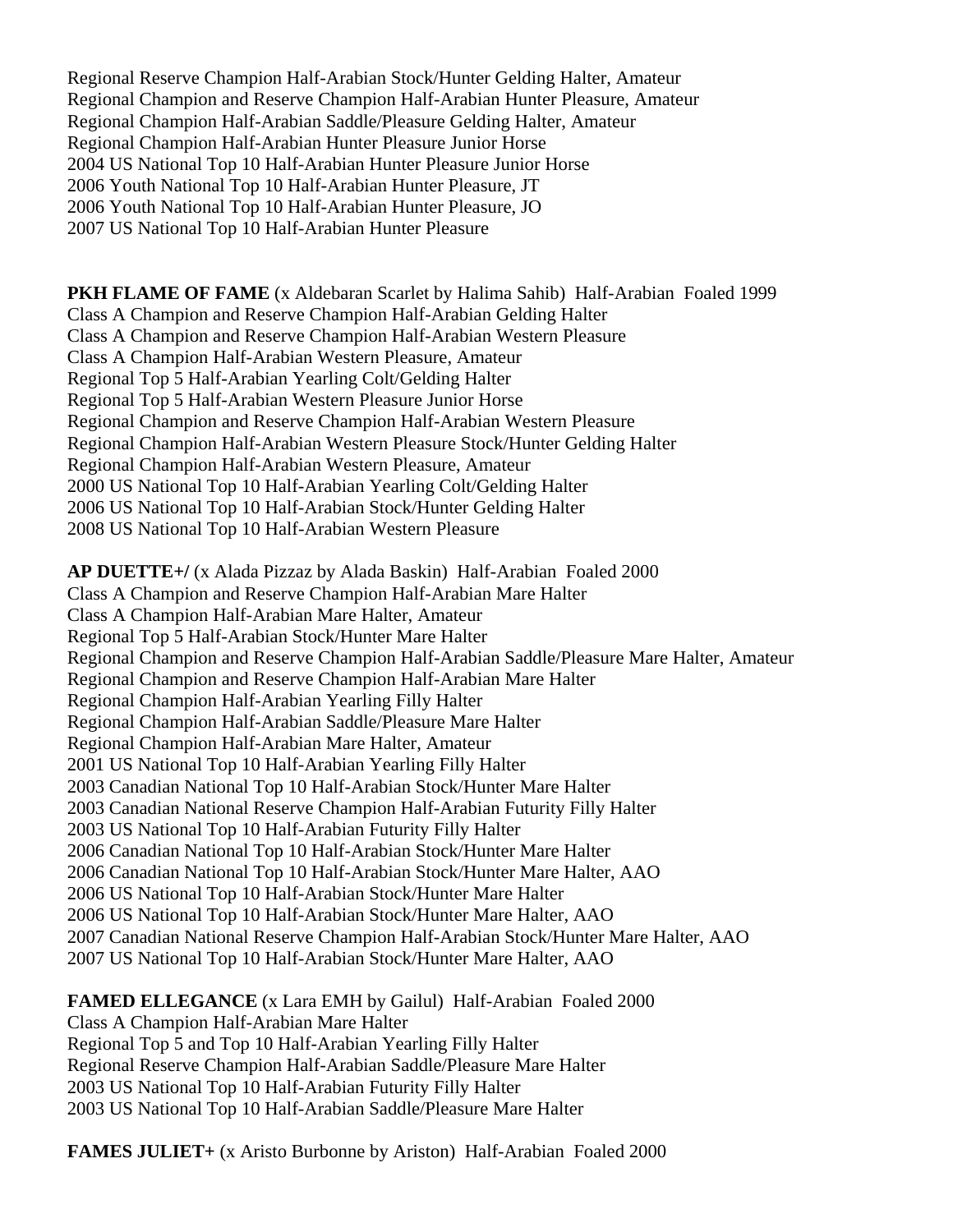Class A Reserve Champion Half-Arabian Hunter Pleasure, Amateur Class A Champion Half-Arabian Mare Halter, Open and Amateur Class A Champion Half-Arabian Stock/Hunter Mare Halter Regional Top 4 Half-Arabian Sport Horse Under Saddle, Amateur Regional Reserve Champion Half-Arabian Hunter Pleasure, Amateur Regional Champion Dressage Training Level, Amateur 2006 Sport Horse National Top 10 Dressage Training Level, AT 2008 Sport Horse National Top 10 Half-Arabian Dressage Training Level, AAOTR

**COLOR HER VICTORRIOUS** (x Victorria by Star Victory) Half-Arabian Foaled 2000 Class A Champion Half-Arabian Stock/Hunter Mare Halter Class A Champion Half-Arabian Mare Halter Scottsdale Champion and Reserve Champion Half-Arabian Stock/Hunter Mare Halter Regional Champion Half-Arabian Yearling Filly Halter 2001 US National Top 10 Half-Arabian Yearling Filly Halter

**COLOR ME ON+/** (x SS Sabbrinazon by Garnizon) Half-Arabian Foaled 2000 Class A Reserve Champion Half-Arabian Gelding Halter Class A Reserve Champion Half-Arabian Stock/Hunter Gelding Halter Class A Champion and Reserve Champion Half-Arabian Hunter Pleasure, Amateur Class A Champion Half-Arabian Hunter Pleasure Junior Horse Regional Top 5 Half-Arabian Gelding Halter, Amateur Regional Reserve Champion Half-Arabian Stock/Hunter Gelding Halter Regional Champion and Reserve Champion Half-Arabian Yearling Colt/Gelding Halter Regional Champion and Reserve Champion Half-Arabian Hunter Pleasure, Junior Horse and Amateur Regional Champion Half-Arabian Hunter Pleasure 2003 US National Top 10 Half-Arabian Futurity Gelding Halter 2006 Canadian National Top 10 Half-Arabian Hunter Pleasure, AATR 2006 Canadian National Top 10 Half-Arabian Hunter Pleasure, AAO 2007 Canadian National Top 10 Half-Arabian Hunter Pleasure 2007 Canadian National Top 10 Half-Arabian Hunter Pleasure, AAO 2008 Canadian National Top 10 Half-Arabian Hunter Pleasure, JT

**PKH MISS ELEGANT FAME** (x PL Darque Satin by Tel Arish) Half-Arabian Foaled 2000 Class A Champion and Reserve Champion Half-Arabian Mare Halter, Open and Amateur Scottsdale Reserve Champion Half-Arabian Stock/Hunter Mare Halter, Amateur Regional Top 4 Half-Arabian Stock/Hunter Mare Halter Regional Top 3 and Top 4 Half-Arabian Stock/Hunter Mare Halter, Amateur Regional Reserve Champion Half-Arabian Mare Halter, Amateur Regional Champion and Reserve Champion Half-Arabian Yearling Filly Halter 2001 US National Top 10 Half-Arabian Yearling Filly Halter

**FAMES COQUETTE+** (x Nano Bey SRA by Bey Shah+) Half-Arabian Foaled 2000 Class A Reserve Champion Half-Arabian Mare Halter, Amateur Class A Champion Half-Arabian Mare Halter Regional Reserve Champion Half-Arabian Mare Halter, Amateur Regional Champion and Reserve Champion Half-Arabian Saddle/Pleasure Mare Halter Regional Champion Half-Arabian Yearling Filly Halter 2003 Canadian National Top 10 Half-Arabian Saddle/Pleasure Mare Halter, AAO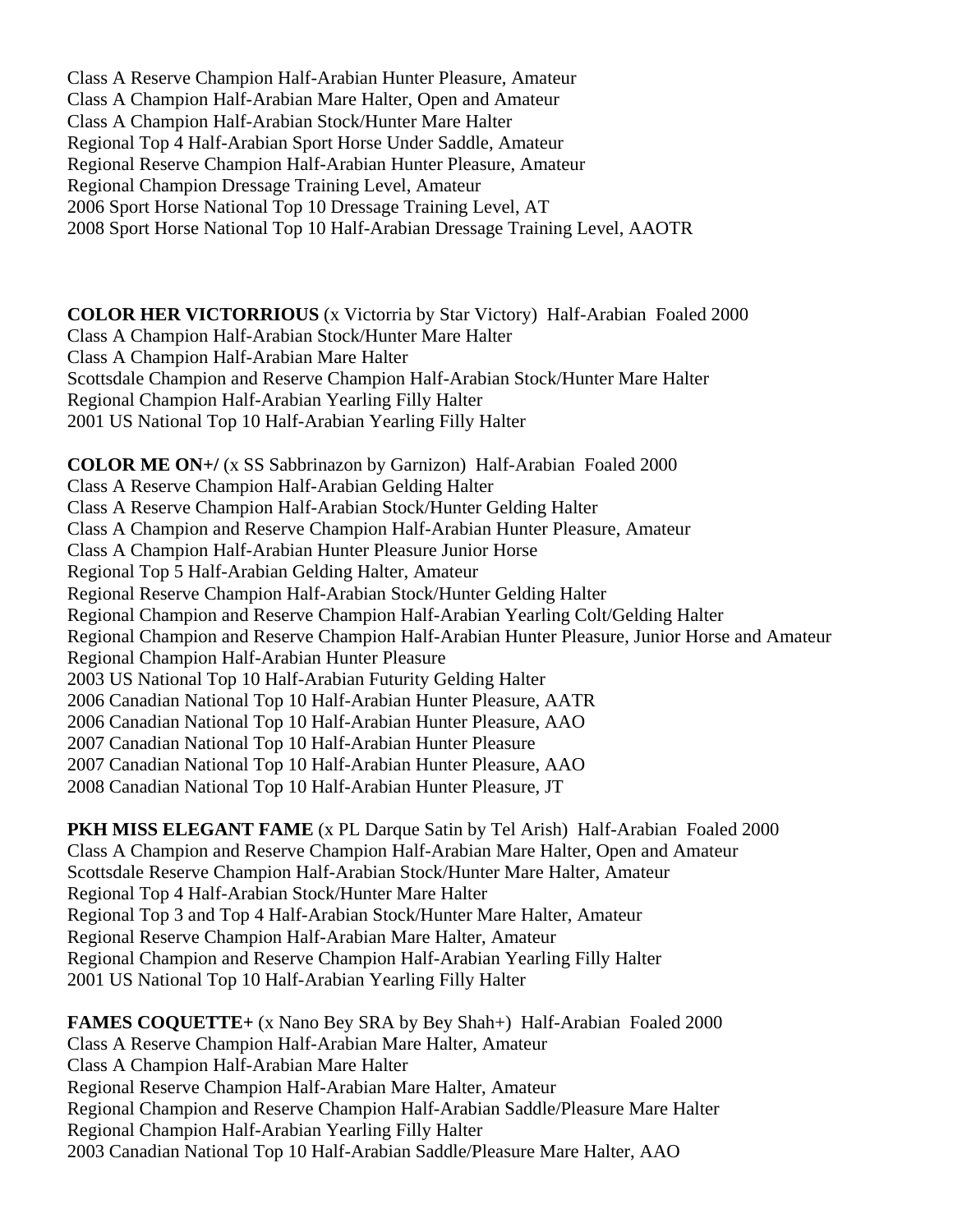2003 Canadian National Champion Half-Arabian Futurity Filly Halter 2003 US National Top 10 Half-Arabian Futurity Filly Halter 2004 Canadian National Top 10 Half-Arabian Saddle/Pleasure Mare Halter

**FAMES FANTASY OF LOVE** (x Ka-Di Firelove by Fire Chief) Half-Arabian Foaled 2000 Class A Champion and Reserve Champion Half-Arabian Mare Halter Class A Champion Junior Halter Class A Champion Half-Arabian Mare Halter, Amateur Scottsdale Reserve Champion Junior Halter Regional Reserve Champion Half-Arabian Stock/Hunter Mare Halter Regional Champion and Reserve Champion Half-Arabian Stock/Hunter Mare Halter, Amateur Regional Champion Half-Arabian Yearling Filly Halter Regional Champion Half-Arabian Mare Halter 2001 US National Reserve Champion Half-Arabian Yearling Filly Halter 2003 US National Top 10 Half-Arabian Stock/Hunter Mare Halter 2003 US National Top 10 Half-Arabian Stock/Hunter Mare Halter, AAO

**FAMES REFLECTION+/** (x Dancing Inthedark by Back Street) Half-Arabian Foaled 2000 Class A Champion and Reserve Champion Half-Arabian Stock/Hunter Mare Halter Class A Champion Half-Arabian Mare Halter, Open and Amateur Scottsdale Reserve Champion Half-Arabian Stock/Hunter Mare Halter Regional Reserve Champion Half-Arabian Stock/Hunter Mare Halter, Open and Amateur Regional Reserve Champion Half-Arabian Mare Halter Regional Champion Half-Arabian Mare Halter, Amateur 2003 Youth National Top 10 Half-Arabian Stock/Hunter Mare Halter, JO 2003 US National Top 10 Half-Arabian Stock/Hunter Mare Halter 2003 US National Champion Half-Arabian Futurity Filly Halter 2004 Youth National Reserve Champion Half-Arabian Saddle/Pleasure Mare Halter, JO 2005 Canadian National Top 10 Half-Arabian Stock/Hunter Mare Halter 2006 Canadian National Top 10 Half-Arabian Stock/Hunter Mare Halter, AAO 2006 Canadian National Champion Half-Arabian Stock/Hunter Mare Halter 2006 US National Top 10 Half-Arabian Stock/Hunter Mare Halter, AAO

**COLOR ME SPOTS** (x Ladie Be Good by Deficyt) Half-Arabian Foaled 2000 Class A Reserve Champion Half-Arabian Hunter Pleasure, Open and Amateur Class A Champion and Reserve Champion Half-Arabian Hunter Pleasure Junior Horse Regional Top 4 Half-Arabian Hunter Pleasure Junior Horse Regional Reserve Champion Half-Arabian Yearling Colt/Gelding Halter Regional Reserve Champion Half-Arabian Hunter Pleasure, Amateur 2003 Canadian National Top 10 Half-Arabian Futurity Gelding Halter 2003 US National Top 10 Half-Arabian Futurity Gelding Halter

**ESSENCE OF COLOR** (x Essence Of Bey by Bey Arrogance) Half-Arabian Foaled 2000 Class A Reserve Champion Half-Arabian Country English Pleasure, Amateur Class A Champion and Reserve Champion Half-Arabian Mare Halter Regional Champion and Reserve Champion Half-Arabian Yearling Filly Halter Regional Top 5 Half-Arabian Country Pleasure Driving, Amateur Regional Top 4 Half-Arabian Country Pleasure Driving Regional Top 3 Half-Arabian Saddle/Pleasure Mare Halter Regional Reserve Champion Half-Arabian Saddle/Pleasure Mare Halter, Amateur 2003 Canadian National Top 10 Half-Arabian Futurity Filly Halter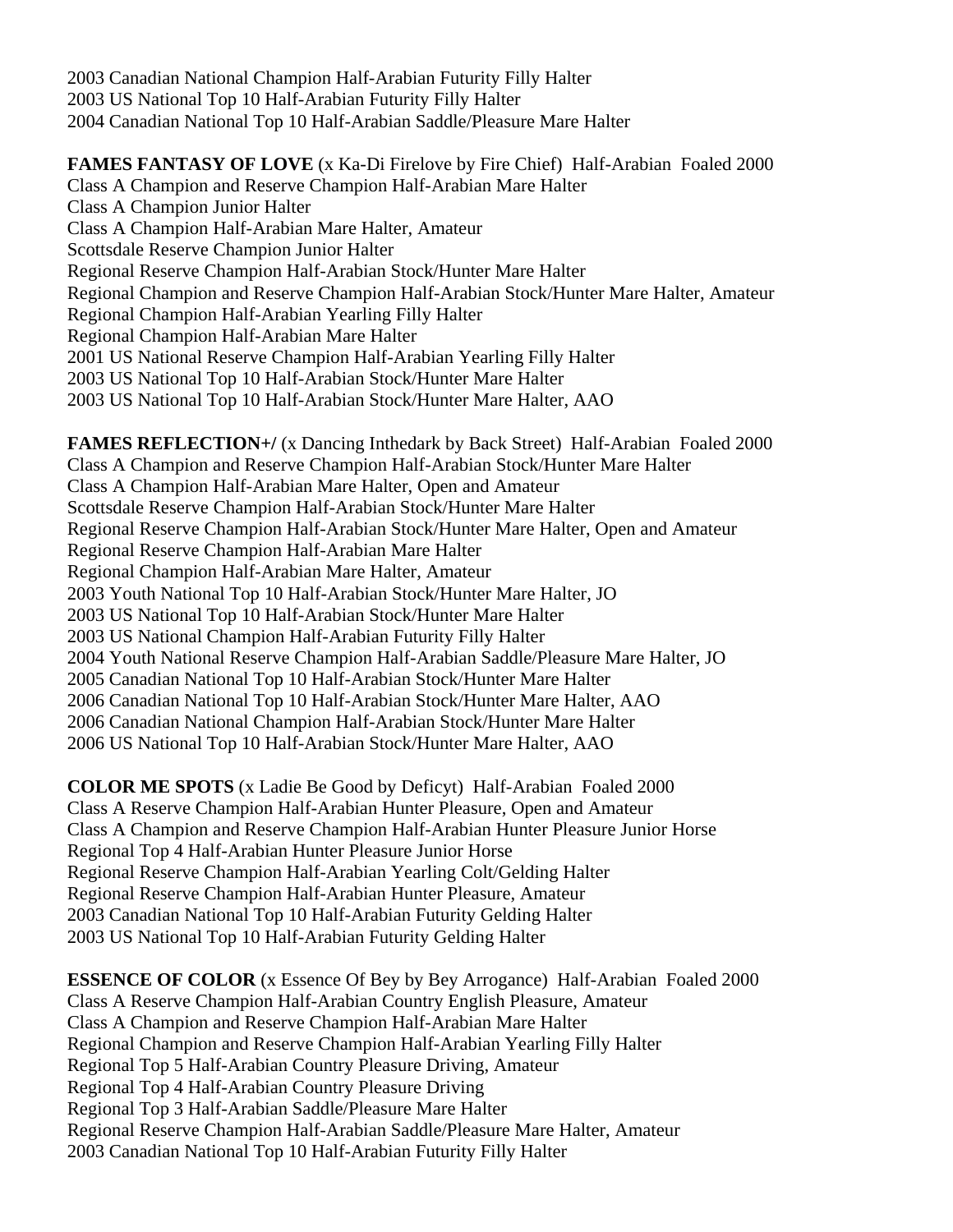**FLYING COLORS AA+/** (x Elegance AA by Fame VF) Half-Arabian Foaled 2001 Class A Reserve Champion Half-Arabian Western Pleasure, Amateur Class A Champion and Reserve Champion Half-Arabian Western Pleasure Junior Horse Class A Champion and Reserve Champion Half-Arabian Western Pleasure Regional Champion and Reserve Champion Half-Arabian Western Pleasure Junior Horse Regional Champion and Reserve Champion Half-Arabian Western Pleasure Regional Champion Half-Arabian Yearling Colt/Gelding Halter Regional Champion Half-Arabian Western Pleasure, Amateur 2007 Canadian National Top 10 Half-Arabian Western Pleasure, AATR 2007 Canadian National Top 10 Half-Arabian Western Pleasure 2007 Canadian National Top 10 Half-Arabian Western Pleasure, AAO

**LRA STRONG DEBUT** (x Endymia by Probat) Half-Arabian Foaled 2001 Class A Champion and Reserve Champion Half-Arabian Mare Halter Class A Champion Half-Arabian Stock/Hunter Mare Halter Class A Champion Half-Arabian Mare Halter, Amateur Regional Top 10 Half-Arabian Yearling Filly Halter Regional Top 3, Top 4, and Top 5 Half-Arabian Stock/Hunter Mare Halter Regional Reserve Champion Half-Arabian Stock/Hunter Mare Halter, Amateur 2004 Canadian National Top 10 Half-Arabian Futurity Filly Halter

**BELLESERA++** (x DR Fostoria Doll by Beraiah) Half-Arabian Foaled 2001 Class A Reserve Champion Half-Arabian Country English Pleasure Junior Horse Class A Champion and Reserve Champion Half-Arabian Mare Halter Class A Champion Half-Arabian Mare Halter, Amateur Class A Champion Half-Arabian Saddle/Pleasure Mare Halter Class A Champion Half-Arabian Hunter Pleasure Buckeye Reserve Champion Half-Arabian Mare Halter, Open and Amateur Buckeye Reserve Champion Half-Arabian Stock/Hunter Mare Halter Regional Top 5 Half-Arabian Stock/Hunter Mare Halter, Amateur Regional Top 5 Half-Arabian Hunter Pleasure Regional Reserve Champion Half-Arabian Yearling Filly Halter Regional Reserve Champion Half-Arabian Saddle/Pleasure Mare Halter Regional Champion Half-Arabian Saddle/Pleasure Mare Halter, Amateur Regional Champion Half-Arabian Mare Halter, Amateur 2004 US National Top 10 Half-Arabian Saddle/Pleasure Mare Halter, AAO

**GGA COLOR ME NOT** (x Kishaj by MS Santana) Half-Arabian Foaled 2001 Class A Reserve Champion Half-Arabian Sport Horse Mare Halter Class A Reserve Champion Half-Arabian Hunter Pleasure, Amateur Class A Champion and Reserve Champion Half-Arabian Mare Halter Class A Champion Half-Arabian Hunter Pleasure, Open and Junior Horse Scottsdale Reserve Champion Half-Arabian Stock/Hunter Mare Halter Regional Top 5 Half-Arabian Hunter Pleasure Junior Horse Regional Top 5 Half-Arabian Sport Horse Under Saddle Regional Top 4 Half-Arabian Stock/Hunter Mare Halter, Amateur Regional Reserve Champion Half-Arabian Yearling Filly Halter Regional Reserve Champion Half-Arabian Stock/Hunter Mare Halter Regional Reserve Champion Half-Arabian Sport Horse Mare Halter, Open and Amateur Regional Reserve Champion Half-Arabian Sport Horse Under Saddle, Amateur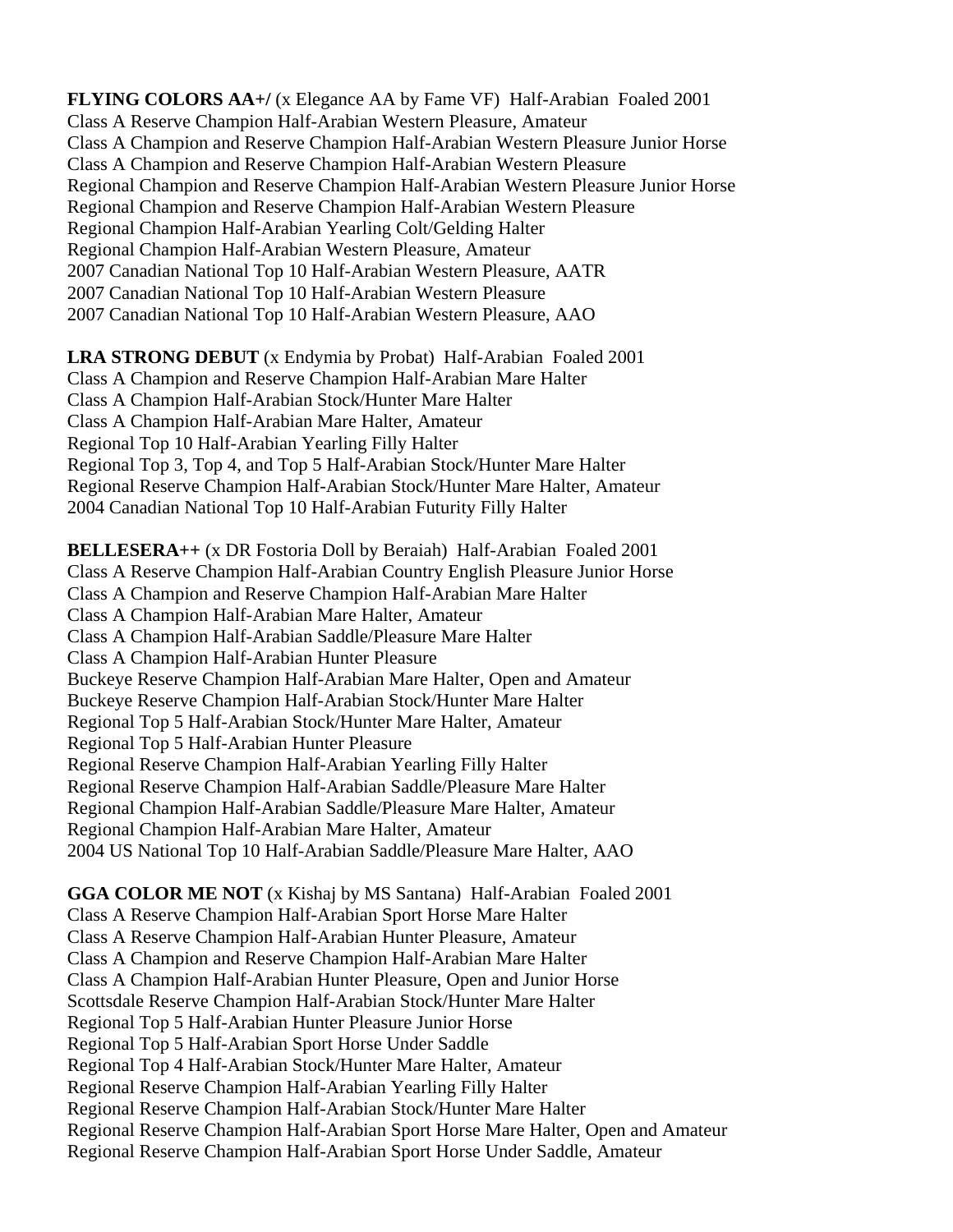Regional Champion Half-Arabian Hunter Pleasure, Amateur 2004 US National Top 10 Half-Arabian Futurity Filly Halter

**FAMES SERENADE+++/** (x Sunhi Ddanncer by Adjusted) Half-Arabian Foaled 2001 Class A Champion and Reserve Champion Half-Arabian Hunter Pleasure, Junior Horse and Amateur Class A Champion Half-Arabian Mare Halter, Open and Amateur Class A Champion Half-Arabian Hunter Pleasure Scottsdale Champion and Reserve Champion Half-Arabian Stock/Hunter Mare Halter Regional Reserve Champion Half-Arabian Hunter Pleasure Regional Champion and Reserve Champion Half-Arabian Hunter Pleasure, Amateur Regional Champion Half-Arabian Stock/Hunter Mare Halter 2004 Canadian National Champion Half-Arabian Stock/Hunter Mare Halter 2004 Canadian National Champion Half-Arabian Stock/Hunter Mare Halter, AAO 2004 Canadian National Champion Half-Arabian Futurity Filly Halter 2004 US National Champion Half-Arabian Stock/Hunter Mare Halter 2004 US National Champion Half-Arabian Stock/Hunter Mare Halter, AAO 2204 US National Champion Half-Arabian Futurity Filly Halter

**COLOR ME COOL+** (x Eenchantress by Enchanter Magic FHP) Half-Arabian Foaled 2001 Class A Reserve Champion Half-Arabian Country English Pleasure Junior Horse Class A Champion Half-Arabian Saddle/Pleasure Gelding Halter Regional Reserve Champion Half-Arabian Hunter Pleasure, Amateur Regional Champion and Reserve Champion Half-Arabian Stock/Hunter Gelding Halter, Amateur Regional Champion Half-Arabian Yearling Colt/Gelding Halter Regional Champion Half-Arabian Stock/Hunter Gelding Halter 2002 US National Top 10 Half-Arabian Yearling Colt/Gelding Halter 2004 US National Top 10 Half-Arabian Futurity Gelding Halter 2006 US National Top 10 Half-Arabian Stock/Hunter Gelding Halter 2006 US National Top 10 Half-Arabian Stock/Hunter Gelding Halter, AAO 2007 US National Top 10 Half-Arabian Stock/Hunter Gelding Halter 2007 US National Top 10 Half-Arabian Stock/Hunter Gelding Halter, AAO 2008 US National Top 10 Half-Arabian Stock/Hunter Gelding Halter, AAO

**PKH TOUCH OF FAME** (x PKH Touchofdesire by HL Midas Touch) Half-Arabian Foaled 2001 Class A Reserve Champion Half-Arabian Hunter Pleasure Class A Champion and Reserve Champion Half-Arabian Gelding Halter Class A Champion and Reserve Champion Half-Arabian Hunter Pleasure, Amateur Regional Champion and Reserve Champion Half-Arabian Stock/Hunter Gelding Halter Regional Champion Half-Arabian Yearling Colt/Gelding Halter Regional Champion Half-Arabian Gelding Halter, Amateur Regional Champion Half-Arabian Hunter Pleasure 2005 US National Top 10 Half-Arabian Stock/Hunter Gelding Halter, AAO 2006 US National Top 10 Half-Arabian Stock/Hunter Gelding Halter 2006 US National Reserve Champion Half-Arabian Stock/Hunter Gelding Halter, AAO 2007 Canadian National Reserve Champion Half-Arabian Stock/Hunter Gelding Halter 2007 Canadian National Champion Half-Arabian Stock/Hunter Gelding Halter, AAO 2007 US National Champion Half-Arabian Stock/Hunter Gelding Halter 2007 US National Champion Half-Arabian Stock/Hunter Gelding Halter, AAO

**DR GILTY PLEASURES** (x Alovalie by Beraiah) Half-Arabian Foaled 2001 Class A Champion Half-Arabian Mare Halter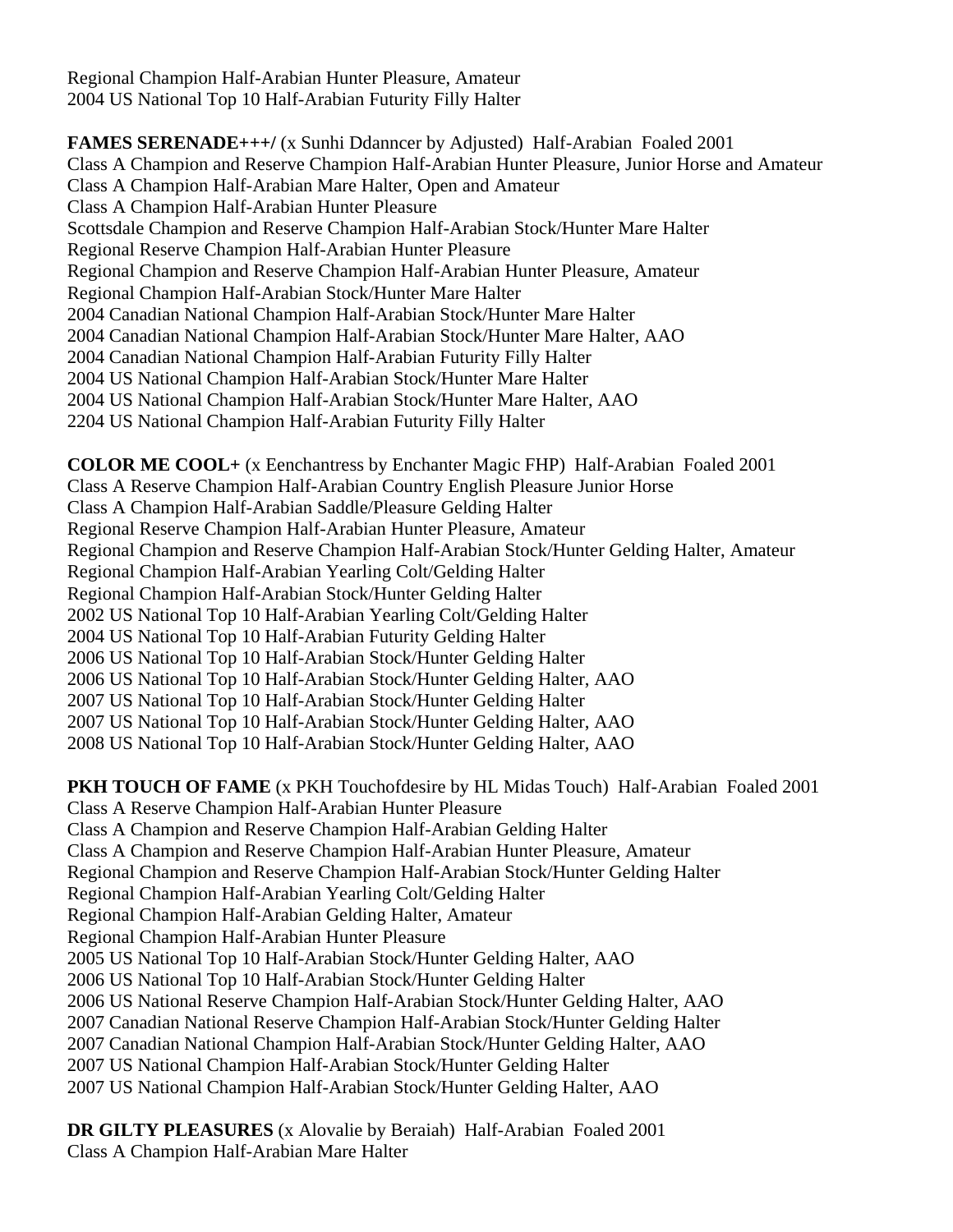Scottsdale Champion and Reserve Champion Half-Arabian Stock/Hunter Mare Halter, Amateur Scottsdale Champion and Reserve Champion Half-Arabian Mare Halter, Amateur Scottsdale Champion Half-Arabian Stock/Hunter Mare Halter Regional Top 5 Half-Arabian Stock/Hunter Mare Halter Regional Reserve Champion Half-Arabian Stock/Hunter Mare Halter, Amateur Regional Champion Half-Arabian Yearling Filly Halter Regional Champion Half-Arabian Mare Halter, Open and Amateur 2002 US National Champion Half-Arabian Yearling Filly Halter 2004 Canadian National Top 10 Half-Arabian Stock/Hunter Mare Halter, AAO 2004 US National Reserve Champion Half-Arabian Stock/Hunter Mare Halter, AAO 2004 US National Reserve Champion Half-Arabian Futurity Filly Halter 2005 Youth National Reserve Champion Half-Arabian Stock/Hunter Mare Halter, JTH 2005 US National Top 10 Half-Arabian Stock/Hunter Mare Halter 2005 US National Champion Half-Arabian Stock/Hunter Mare Halter, AAO 2006 Youth National Champion Half-Arabian Stock/Hunter Mare Halter, JTH 2006 Canadian National Top 10 Half-Arabian Stock/Hunter Mare Halter 2006 Canadian National Reserve Champion Half-Arabian Stock/Hunter Mare Halter, AAO

**COLOR ME BEAUTIFUL** (x Sabajha by Echo Magnifficoo) Half-Arabian Foaled 2001 Class A Reserve Champion Half-Arabian English Show Hack Class A Champion Half-Arabian Mare Halter Regional Top 5 Half-Arabian Yearling Filly Halter Regional Top 5 Half-Arabian Stock/Hunter Mare Halter Regional Reserve Champion Half-Arabian Stock/Hunter Mare Halter, Amateur Regional Reserve Champion Half-Arabian English Show Hack 2004 Canadian National Reserve Champion Half-Arabian Futurity Filly Halter 2004 US National Top 10 Half-Arabian Futurity Filly Halter

**SALADINS FOXY ROXY** (x SS Sabbrinazon by Garnizon) Half-Arabian Foaled 2001 Class A Champion and Reserve Champion Half-Arabian Mare Halter Class A Champion and Reserve Champion Half-Arabian Hunter Pleasure, Amateur Class A Champion Half-Arabian Stock/Hunter Mare Halter Class A Champion Half-Arabian Hunter Pleasure Regional Top 5 Half-Arabian Yearling Filly Halter Regional Reserve Champion Half-Arabian Hunter Pleasure Regional Champion Half-Arabian Hunter Pleasure, Junior Horse and Amateur 2008 Canadian National Top 10 Half-Arabian Hunter Pleasure, JO 2008 Canadian National Top 10 Half-Arabian Hunter Pleasure, JT

**SALADINS CABARET** (x CHA Liberty Belle by GG Jabask+/) Half-Arabian Foaled 2001 Class A Reserve Champion Half-Arabian Mare Halter Class A Champion Half-Arabian Mare Halter, Amateur Regional Top 3 Half-Arabian Hunter Pleasure Regional Reserve Champion Half-Arabian Mare Halter Regional Reserve Champion Half-Arabian Hunter Pleasure, Amateur Regional Champion and Reserve Champion Half-Arabian Mare Halter, Amateur Regional Champion Half-Arabian Yearling Filly Halter Regional Champion Half-Arabian Stock/Hunter Mare Halter 2005 US National Top 10 Half-Arabian Stock/Hunter Mare Halter 2005 US National Top 10 Half-Arabian Stock/Hunter Mare Halter, AAO 2006 US National Top 10 Half-Arabian Stock/Hunter Mare Halter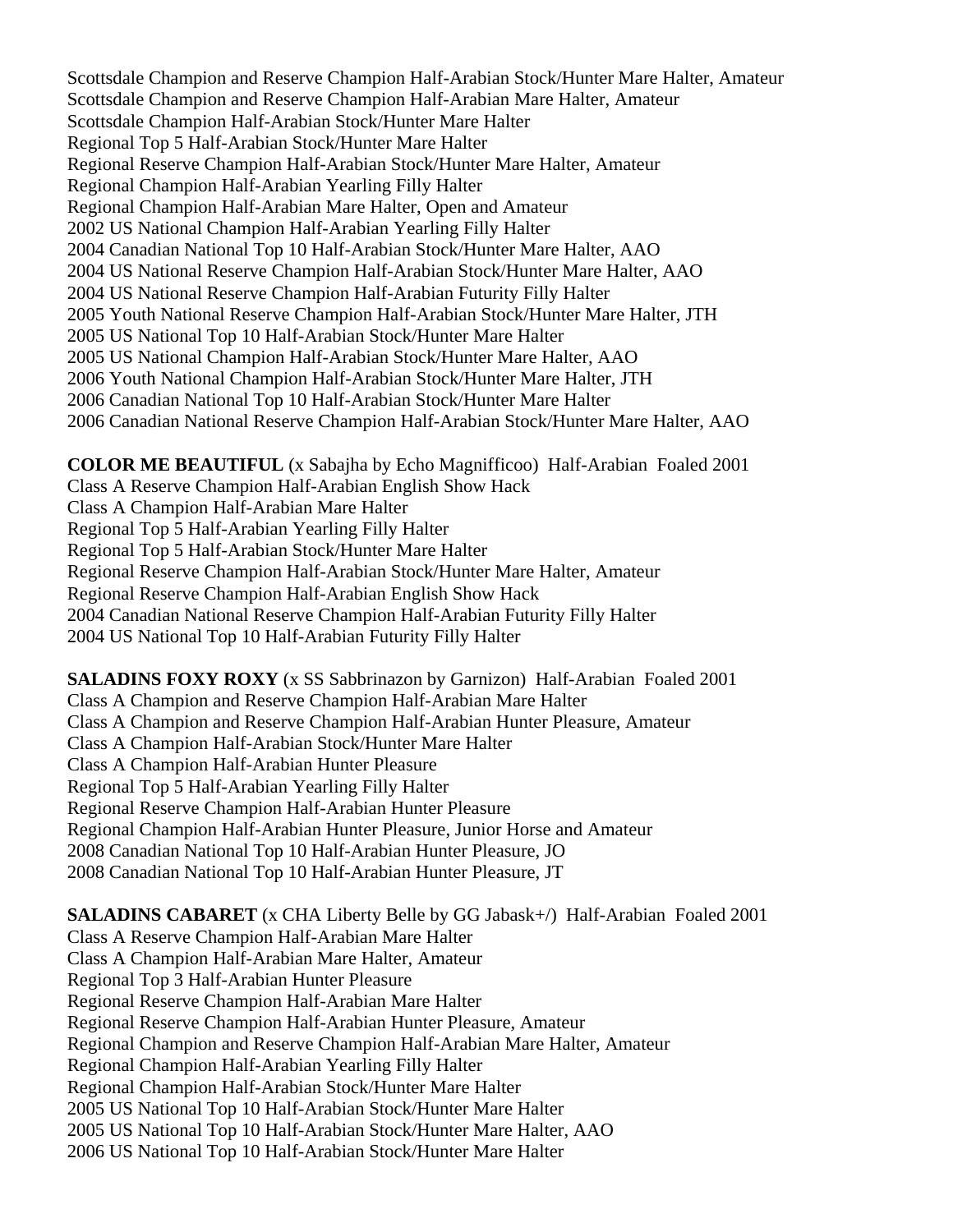2007 Canadian National Top 10 Half-Arabian Hunter Pleasure, AAO

**SER HEART OF FAME** (x Seraliera by \*Gondolier) Half-Arabian Foaled 2001 Class A Champion and Reserve Champion Half-Arabian Western Pleasure, Amateur Class A Champion and Reserve Champion Half-Arabian Gelding Halter Class A Champion Half-Arabian Western Pleasure Regional Top 3 and Top 4 Half-Arabian Western Pleasure Regional Champion and Reserve Champion Half-Arabian Western Pleasure, Amateur Regional Champion Half-Arabian Yearling Colt/Gelding Halter 2008 Canadian National Top 10 Half-Arabian Western Pleasure, JT

**FANTASY OF COLOR** (x Fandanska by Gdansk+) Half-Arabian Foaled 2001 Class A Reserve Champion Half-Arabian Hunter Pleasure Class A Champion Half-Arabian Mare Halter Class A Champion Half-Arabian Hunter Pleasure, Amateur Scottsdale Reserve Champion Half-Arabian Hunter Pleasure, Amateur Regional Top 3 and Top 4 Half-Arabian Hunter Pleasure, Amateur Regional Top 3 Half-Arabian Hunter Pleasure Junior Horse 2006 Youth National Top 10 Half-Arabian Hunter Pleasure, JO 2006 Youth National Top 10 Half-Arabian Hunter Pleasure, JT 2006 US National Top 10 Half-Arabian Hunter Pleasure, AAO 2006 US National Top 10 Half-Arabian Hunter Pleasure Junior Horse 2007 Youth National Top 10 Half-Arabian Hunter Pleasure, JT 2007 Canadian National Top 10 Half-Arabian Hunter Pleasure, JO

**GH SHE GOT FAME** (x RLF Enophia by \*Enoss) Half-Arabian Foaled 2002 Class A Champion and Reserve Champion Half-Arabian Mare Halter, Open and Amateur Regional Top 10 Half-Arabian Yearling Filly Halter Regional Top 3 Half-Arabian Stock/Hunter Mare Halter 2005 US National Top 10 Half-Arabian Stock/Hunter Mare Halter 2005 US National Top 10 Half-Arabian Futurity Filly Halter

**ROCKAFELLA FAME** (x Myfera by Feramigo++/) Half-Arabian Foaled 2002 Class A Champion Half-Arabian Gelding Halter Regional Top 10 Half-Arabian Yearling Colt/Gelding Halter 2005 Canadian National Top 10 Half-Arabian Futurity Gelding Halter

**COLOR ME BLU** (x Aspena by Kaviet) Half-Arabian Foaled 2002 Class A Champion Half-Arabian Gelding Halter Class A Champion Half-Arabian Hunter Pleasure, Amateur Regional Champion and Reserve Champion Half-Arabian Saddle/Pleasure Gelding Halter Regional Champion Half-Arabian Yearling Colt/Gelding Halter Regional Champion Half-Arabian Hunter Pleasure Junior Horse 2003 US National Top 10 Half-Arabian Yearling Colt/Gelding Halter 2005 US National Top 10 Half-Arabian Futurity Gelding Halter

**IN FULL COLOR LRA** (x GA Prima Mahogany by Padrons Mahogany) Half-Arabian Foaled 2002 Class A Champion and Reserve Champion Half-Arabian Gelding Halter Class A Champion and Reserve Champion Half-Arabian Hunter Pleasure, Open and Amateur Regional Top 3 Half-Arabian Hunter Pleasure Junior Horse 2007 Canadian National Top 10 Half-Arabian Hunter Pleasure, AAO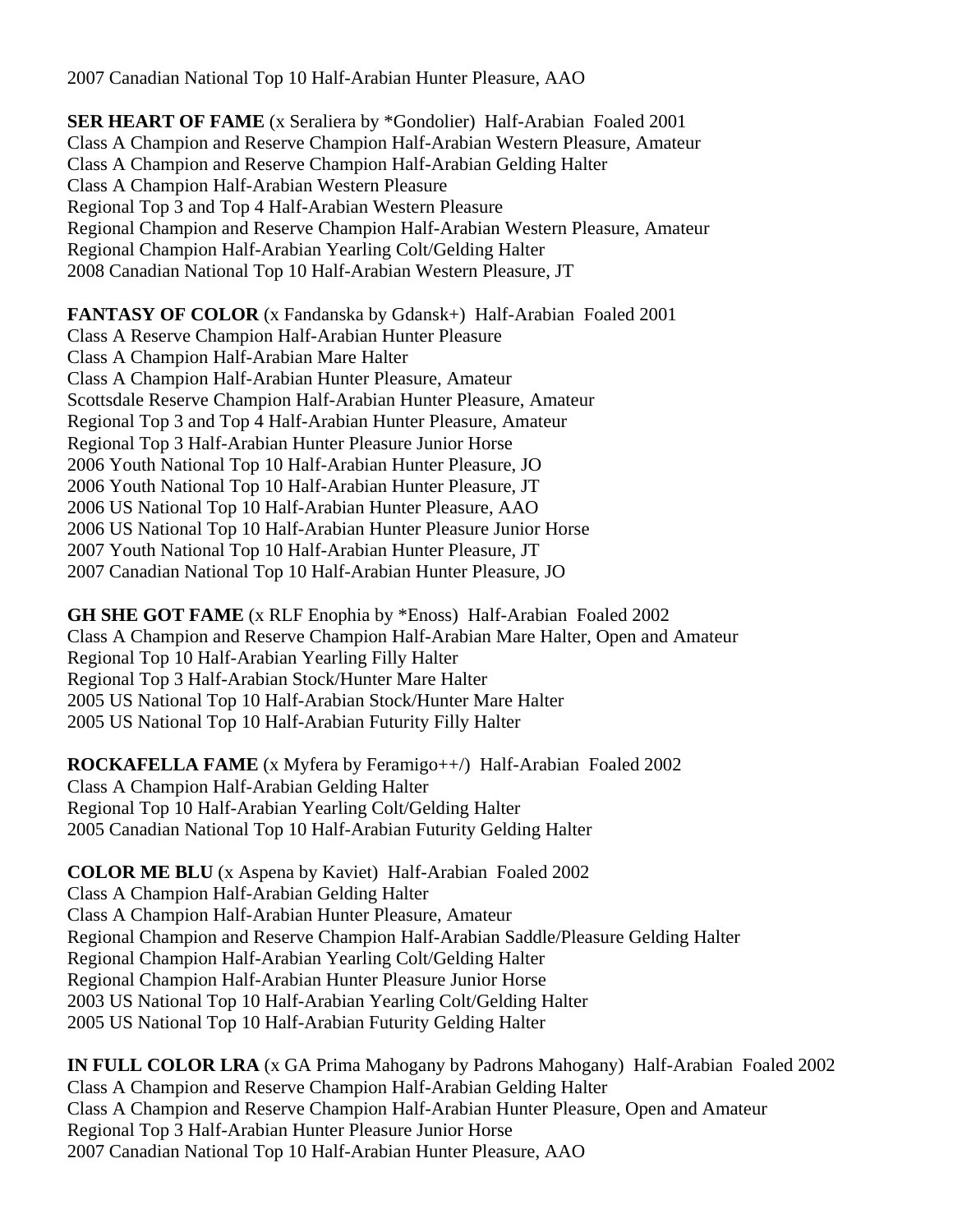**PS THE BIG SHOW** (x Petrovia by \*Marsianin) Half-Arabian Foaled 2002 Class A Champion and Reserve Champion Half-Arabian Gelding Halter Class A Champion Half-Arabian Saddle/Pleasure Gelding Halter Class A Champion Half-Arabian Hunter Pleasure Junior Horse Class A Champion Half-Arabian Gelding Halter, Amateur Regional Reserve Champion Half-Arabian Gelding Halter, Open and Amateur Regional Reserve Champion Half-Arabian Hunter Pleasure Junior Horse Regional Champion and Reserve Champion Half-Arabian Stock/Hunter Gelding Halter Regional Champion Half-Arabian Yearling Colt/Gelding Halter 2005 US National Top 10 Half-Arabian Stock/Hunter Gelding Halter, AAO 2005 US National Top 10 Half-Arabian Futurity Gelding Halter 2006 Canadian National Top 10 Half-Arabian Stock/Hunter Gelding Halter 2006 Canadian National Top 10 Half-Arabian Stock/Hunter Gelding Halter, AAO 2006 US National Top 10 Half-Arabian Stock/Hunter Gelding Halter, AAO

**KA DREAM IN COLOR** (x KA Dream Aria by Alada Baskin) Half-Arabian Foaled 2002 Class A Champion Half-Arabian Mare Halter Regional Champion Half-Arabian Saddle/Pleasure Mare Halter 2005 US National Top 10 Half-Arabian Saddle/Pleasure Mare Halter 2005 US National Top 10 Half-Arabian Futurity Filly Halter

**THE CROWN JEWEL** (x DR Fostoria Doll by Beraiah) Half-Arabian Foaled 2003 Buckeye Champion Half-Arabian Mare Halter Regional Reserve Champion Half-Arabian Yearling Filly Halter 2004 US National Top 10 Half-Arabian Yearling Filly Halter

**ARMANI EXCHANGE** (x Dancing Inthedark by Back Street) Half-Arabian Foaled 2003 Class A Champion and Reserve Champion Half-Arabian Gelding Halter Class A Champion Half-Arabian Saddle/Pleasure Gelding Halter Class A Champion Half-Arabian Hunter Pleasure Regional Top 5 Half-Arabian Yearling Colt/Gelding Halter Regional Reserve Champion Half-Arabian Stock/Hunter Gelding Halter Regional Champion Half-Arabian Stock/Hunter Gelding Halter, Amateur 2006 Youth National Top 10 Half-Arabian Stock/Hunter Gelding Halter, JTH 2006 Canadian National Top 10 Half-Arabian Futurity Gelding Halter 2006 US National Top 10 Half-Arabian Futurity Gelding Halter

**DR ALOVEN FAME** (x Alovalie by Beraiah) Half-Arabian Foaled 2003 Class A Champion and Reserve Champion Half-Arabian Mare Halter Class A Champion and Reserve Champion Half-Arabian Hunter Pleasure, Amateur Regional Top 3 and Top 4 Half-Arabian Mare Halter Regional Top 3 Half-Arabian Stock/Hunter Mare Halter Regional Reserve Champion Half-Arabian Hunter Pleasure, Amateur Regional Champion Half-Arabian Yearling Filly Halter Regional Champion Half-Arabian Hunter Pleasure Junior Horse 2006 Canadian National Top 10 Half-Arabian Futurity Filly Halter 2006 US National Top 10 Half-Arabian Futurity Filly Halter

**COLOR ME FAMOUS SMF** (x Gweniviere by VF Premonition) Half-Arabian Foaled 2003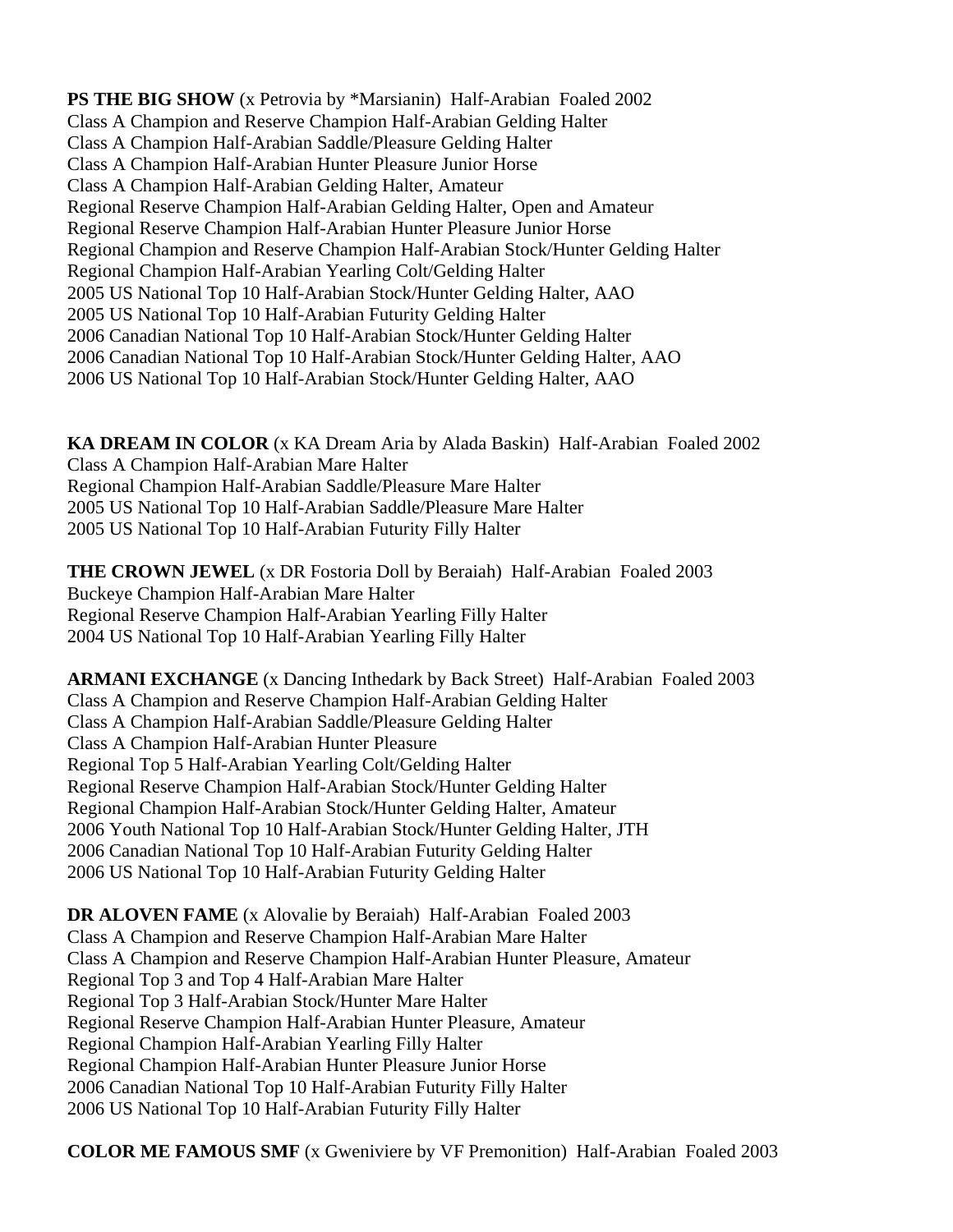Regional Top 5 Half-Arabian Hunter Pleasure, Amateur Regional Champion Half-Arabian Hunter Pleasure Junior Horse 2006 Canadian National Top 10 Half-Arabian Hunter Pleasure Junior Horse

#### **SALADINS ALL IN COLOR** (x CHA Liberty Belle by GG Jabask+/) Half-Arabian Foaled 2003

Class A Champion Half-Arabian Mare Halter Regional Top 5 Half-Arabian Hunter Pleasure, Amateur Regional Top 3 Half-Arabian Mare Halter Regional Reserve Champion Half-Arabian Hunter Pleasure Junior Horse Regional Champion and Reserve Champion Half-Arabian Mare Halter, Amateur 2006 US National Top 10 Half-Arabian Futurity Filly Halter

**COYOTE COOL BFA** (x Psyche Pstarlyte by Padrons Psyche) Half-Arabian Foaled 2004 Class A Reserve Champion Half-Arabian Gelding Halter, Amateur Regional Top 3 Half-Arabian Yearling Colt/Gelding Halter Regional Reserve Champion Half-Arabian Stock/Hunter Gelding Halter 2007 US National Reserve Champion Half-Arabian Futurity Gelding Halter

**SOLEIL DU COLOR WF** (x Strikhema by Strike) Half-Arabian Foaled 2004 Regional Top 3 Half-Arabian Saddle/Pleasure Gelding Halter, Amateur Regional Champion Half-Arabian Saddle/Pleasure Gelding Halter 2007 US National Top 10 Half-Arabian Futurity Gelding Halter

**COLOR CODED** (x Psylena Psyche by Padrons Psyche) Half-Arabian Foaled 2004 Regional Top 3 and Top 4 Half-Arabian Yearling Filly Halter 2006 Sport Horse National Top 10 Half-Arabian Sport Horse Filly Halter

**COLOR ME UP** (x Angelic Fire by Kool Fire++/) Half-Arabian Foaled 2005 Class A Champion Half-Arabian Stock/Hunter Gelding Halter Scottsdale Reserve Champion Half-Arabian Stock/Hunter Gelding Halter Regional Champion Half-Arabian Yearling Colt/Gelding Halter 2006 US National Top 10 Half-Arabian Yearling Colt/Gelding Halter

**IMAGINE FAME** (x Sunhi Ddanncer by Adjusted) Half-Arabian Foaled 2005 Class A Champion Half-Arabian Mare Halter Scottsdale Reserve Champion Half-Arabian Stock/Hunter Mare Halter Scottsdale Champion Half-Arabian Stock/Hunter Mare Halter, Amateur Regional Champion Half-Arabian Stock/Hunter Mare Halter, Open and Amateur 2008 Canadian National Reserve Champion Half-Arabian Futurity Filly Halter 2008 Canadian National Champion Half-Arabian Stock/Hunter Mare Halter, AAO 2008 US National Top 10 Half-Arabian Stock/Hunter Mare Halter 2008 US National Top 10 Half-Arabian Futurity Filly Halter 2008 US National Reserve Champion Half-Arabian Stock/Hunter Mare Halter, AAO

**DR MIDNITECONFESSIONS** (x Alovalie by Beraiah) Half-Arabian Foaled 2005 Class A Champion Half-Arabian Mare Halter Scottsdale Champion Half-Arabian Stock/Hunter Mare Halter Regional Top 3 Half-Arabian Mare Halter, Amateur Regional Champion Half-Arabian Yearling Filly Halter 2006 US National Top 10 Half-Arabian Yearling Filly Halter 2008 Canadian National Reserve Champion Half-Arabian Stock/Hunter Mare Halter, AAO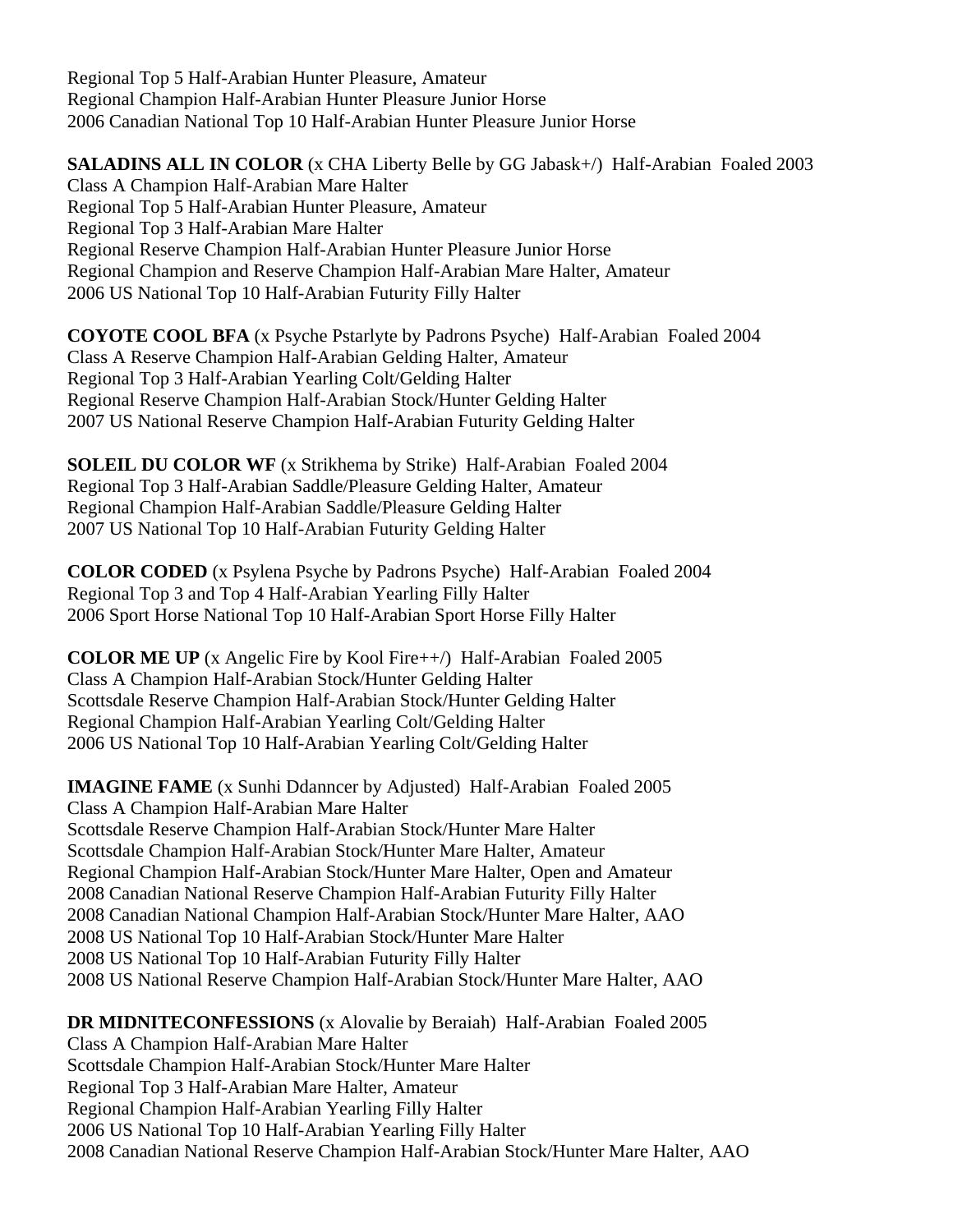2008 Canadian National Champion Half-Arabian Stock/Hunter Mare Halter 2008 Canadian National Champion Half-Arabian Futurity Filly Halter 2008 US National Top 10 Half-Arabian Stock/Hunter Mare Halter 2008 US National Top 10 Half-Arabian Stock/Hunter Mare Halter, AAO 2008 US National Top 10 Half-Arabian Futurity Filly Halter

**KA COLOR ME SASSY** (x KA Dream Aria by Alada Baskin) Half-Arabian Foaled 2005 Class A Champion Half-Arabian Mare Halter Regional Top 5 Half-Arabian Mare Halter Regional Champion Half-Arabian Yearling Filly Halter 2006 US National Top 10 Half-Arabian Yearling Filly Halter 2008 US National Top 10 Half-Arabian Futurity Filly Halter

**AARAGON BPA** (x Sunhi Ddanncer by Adjusted) Half-Arabian Foaled 2006 Regional Champion Half-Arabian Yearling Colt/Gelding Halter 2007 US National Top 10 Half-Arabian Yearling Colt/Gelding Halter

**THE COLOR OF FFLYTE** (x Muzetta by Fflyte) Half-Arabian Foaled 2006 Regional Champion Half-Arabian Yearling Filly Halter 2007 US National Top 10 Half-Arabian Yearling Filly Halter

**COLOR ME CLASSY HF** (x Classicara by First Class) Half-Arabian Foaled 2006 Regional Top 4 and Top 6 Half-Arabian Yearling Filly Halter 2008 Sport Horse National Top 10 Half-Arabian Sport Horse Filly Halter

**SF SCOOTER DOODLE** (x Satin Fire by Bask El Amigo) Half-Arabian Foaled 2007 Regional Champion Half-Arabian Yearling Filly Halter 2008 US National Top 10 Half-Arabian Yearling Filly Halter

# **HALF-ARABIANS Class A and Regional Champions and Reserves**

**PKH SABLE CHARM** (x PL Darque Satin by Tel Arish) Half-Arabian Foaled 1996 Class A Champion and Reserve Champion Half-Arabian Mare Halter

**YM FAMES ELECTRA** (x Kheyenne YM by Khemosabi++++/) Half-Arabian Foaled 1996 Class A Champion Half-Arabian Mare Halter

**FAMES DELIGHT** (x AJ Izsah Fox by Bey Fox) Half-Arabian Foaled 1996 Class A Reserve Champion Half-Arabian Hunter Pleasure Class A Champion and Reserve Champion Half-Arabian Mare Halter Class A Champion and Reserve Champion Half-Arabian Stock/Hunter Mare Halter Regional Top 5 Half-Arabian Stock/Hunter Mare Halter Regional Champion Half-Arabian Stock/Hunter Mare Halter, Amateur

**JUSTA LIL FAME** (x Wings of Justice by The Chief Justice++/) Half-Arabian Foaled 1996 Class A Reserve Champion Half-Arabian Saddle/Pleasure Gelding Halter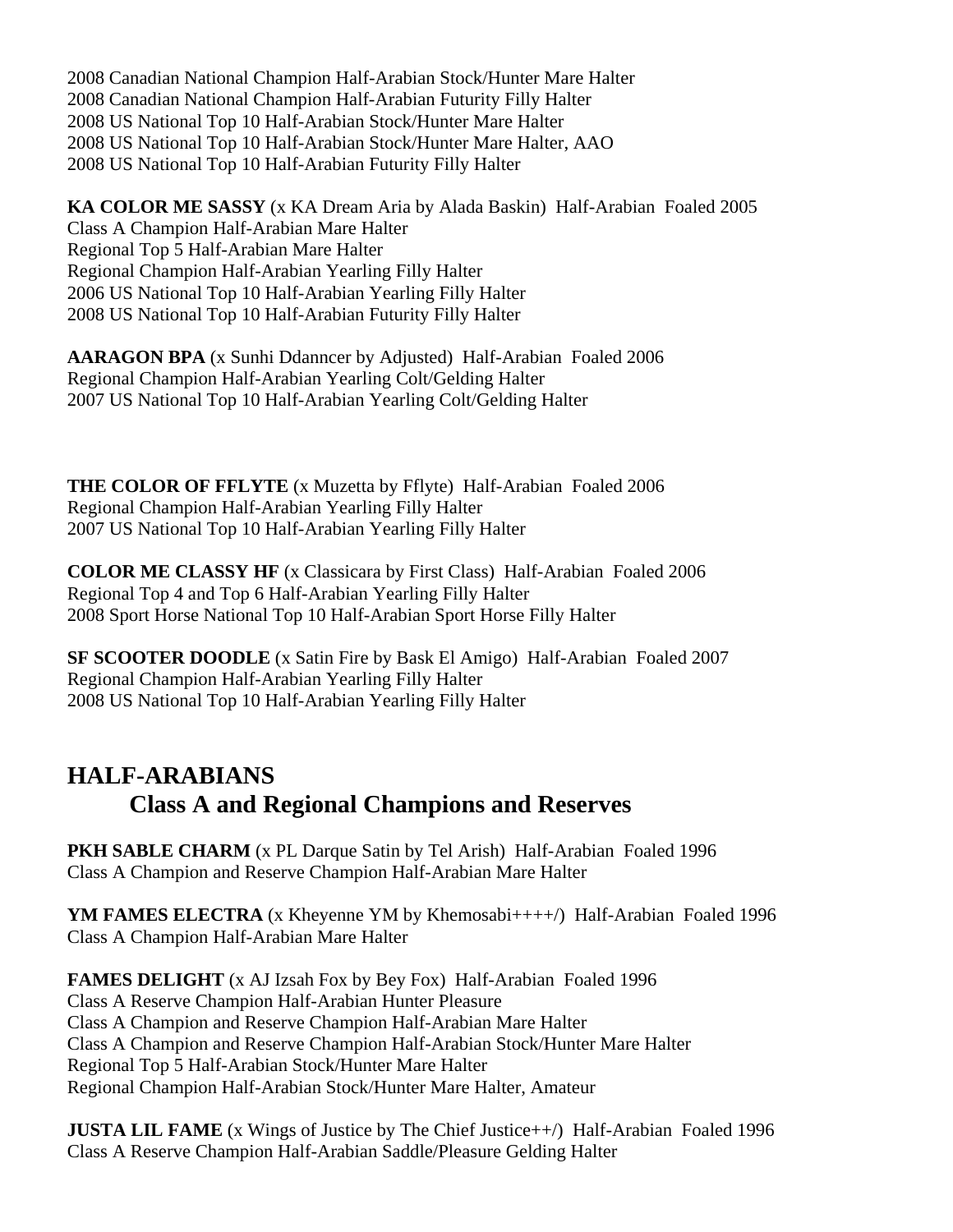Class A Champion and Reserve Champion Half-Arabian Gelding Halter, Open and Amateur

**NOTORIETY** (x Promisscuous by Pro-Fire) Half-Arabian Foaled 1996 Class A Reserve Champion Half-Arabian Gelding Halter, Amateur Class A Reserve Champion Half-Arabian Country English Pleasure, Open and Amateur Class A Reserve Champion Half-Arabian Mounted Native Costume Class A Champion Half-Arabian English Pleasure

**SS TURBO CHARGE** (x Azrosali by Azraff) Half-Arabian Foaled 1996 Class A Reserve Champion Half-Arabian Hunter Pleasure, Amateur Class A Champion Half-Arabian Hunter Pleasure Regional Reserve Champion Half-Arabian Hunter Pleasure, Amateur

**SUNNY APRIL SKIES** (x LA Zanella by \*Rumadii) Half-Arabian Foaled 1996 Class A Reserve Champion Half-Arabian English Show Hack Class A Champion and Reserve Champion Half-Arabian English Show Hack, Amateur Class A Champion and Reserve Champion Half-Arabian Country English Pleasure, Amateur Class A Champion Half-Arabian Mounted Native Costume, Open and Amateur East Coast Top 4 Half-Arabian Country English Pleasure, Amateur Regional Top 5 Walk/Trot Pleasure, Junior Rider **CLAIM TO FAME** (x SA Irish Rose by AM County Sahara) Half-Arabian Foaled 1996 Class A Reserve Champion Half-Arabian Gelding Halter, Amateur Class A Reserve Champion Half-Arabian Hunter Pleasure, Amateur Class A Champion and Reserve Champion Half-Arabian Gelding Halter Class A Champion and Reserve Champion Half-Arabian English Show Hack Class A Champion and Reserve Champion Half-Arabian Country English Pleasure, Amateur Class A Champion and Reserve Champion Half-Arabian Mounted Native Costume Class A Champion Half-Arabian Hunter Pleasure, Open and Junior Horse Regional Top 5 Half-Arabian English Show Hack Regional Reserve Champion Half-Arabian Country English Pleasure, Amateur Regional Reserve Champion Half-Arabian Mounted Native Costume, Open and Amateur Regional Champion and Reserve Champion Half-Arabian English Show Hack, Amateur Regional Champion Half-Arabian Saddle/Pleasure Gelding Halter, Amateur

**LS FAME-N-FORTUNE** (x FA Ptiara+ by \*Ptersk) Half-Arabian Foaled 1997 Class A Reserve Champion Half-Arabian Saddle/Pleasure Gelding Halter Class A Reserve Champion Half-Arabian Gelding Halter Class A Reserve Champion Half-Arabian Western Pleasure Regional Top 10 Half-Arabian Yearling Colt/Gelding Halter

**FAMES LADY SHASTABEE** (x Bee by Aladdinns Sting) Half-Arabian Foaled 1997 Class A Reserve Champion Half-Arabian Country English Pleasure Class A Champion and Reserve Champion Half-Arabian Mare Halter Regional Top 5 Half-Arabian Mare Halter, Amateur Regional Top 5 Half-Arabian Saddle/Pleasure Mare Halter Regional Top 5 Half-Arabian Country English Pleasure

**FAMES FABULON** (x MH Su Toska by Mi Tosk) Half-Arabian Foaled 1997 Class A Reserve Champion Half-Arabian Country English Pleasure Class A Champion Half-Arabian Country Pleasure Driving Regional Top 6 Half-Arabian Ladies Side Saddle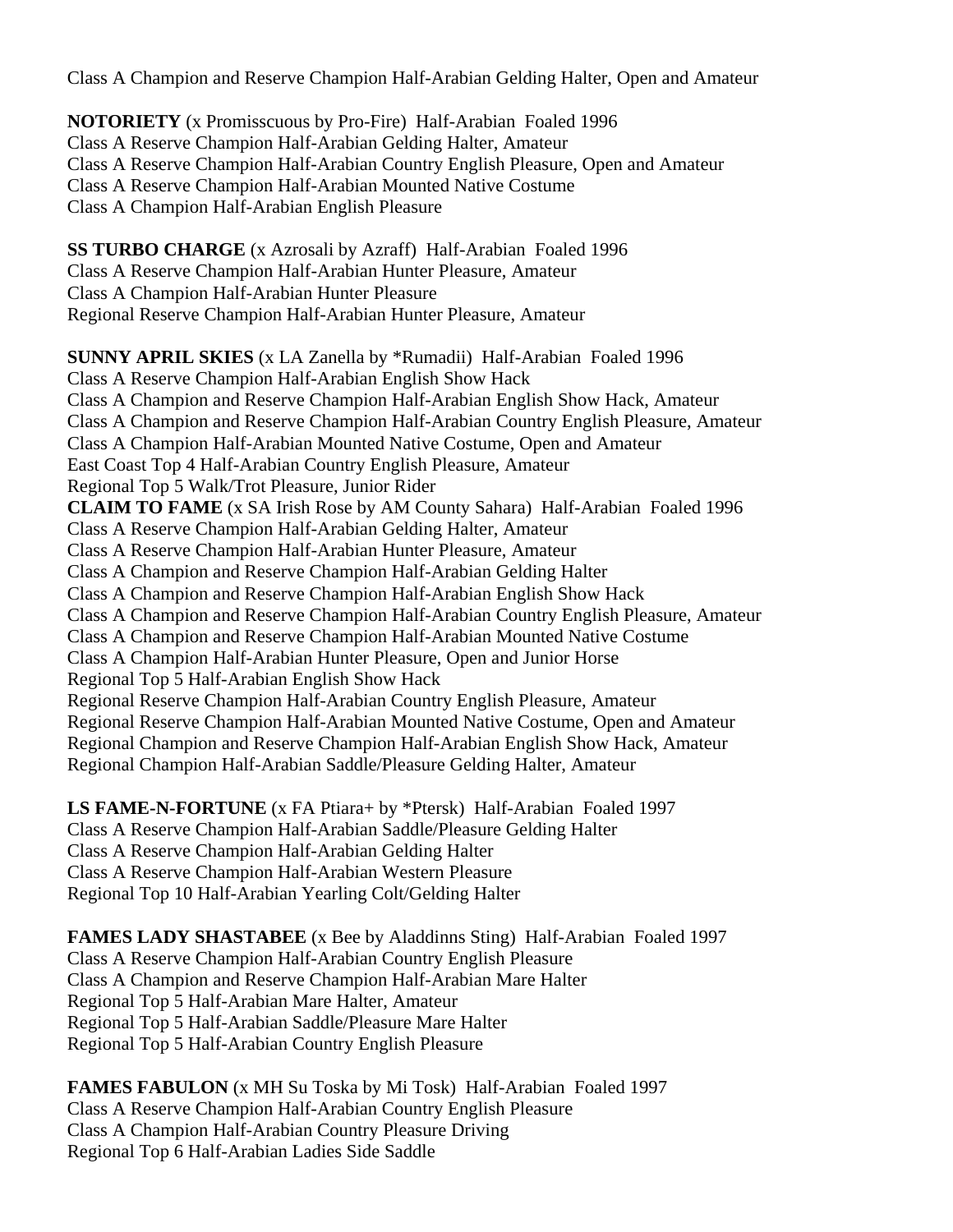Regional Top 5 Half-Arabian Country English Pleasure, Amateur Regional Reserve Champion Half-Arabian Country Pleasure Driving, Amateur

**SECRET GARDEN** (x Promisscuous by Pro-Fire) Half-Arabian Foaled 1997 Class A Champion and Reserve Champion Half-Arabian Mare Halter

**COLORFUL FAME** (x OA Kestrel by Gual Kubesi) Half-Arabian Foaled 1997 Class A Champion Half-Arabian Gelding Halter

**FAME MISS** (x Antu Makara by Ebonynite) Half-Arabian Foaled 1997 Class A Reserve Champion Half-Arabian Mare Halter

**LS SHADES OF GLORY** (x Padrons Glory by \*Padron) Half-Arabian Foaled 1998 Regional Top 10 Half-Arabian Yearling Filly Halter

**WR FEMME FATALE** (x Bedazzkub bt \*El Ghazi) Half-Arabian Foaled 1998 Class A Reserve Champion Half-Arabian Mare Halter, Amateur Class A Champion and Reserve Champion Half-Arabian Mare Halter Class A Champion and Reserve Champion Half-Arabian Saddle/Pleasure Mare Halter Class A Champion and Reserve Champion Half-Arabian Hunter Pleasure Junior Horse Regional Champion Half-Arabian Yearling Filly Halter **SQ FAMES FOOL** (x Hals Gypsy Danser by \*Hal Gazal) Half-Arabian Foaled 1998 Class A Champion Half-Arabian Gelding Halter Regional Reserve Champion Half-Arabian Yearling Colt/Gelding Halter

**EE PRIMARY COLOR** (x JF Angelique by Sly Fox) Half-Arabian Foaled 1998 Class A Reserve Champion Half-Arabian Mare Halter Class A Champion and Reserve Champion Half-Arabian Saddle/Pleasure Mare Halter Regional Top 10 Half-Arabian Yearling Filly Halter

**ZEE THREE** (x Queen Medonna by \*Medon) Half-Arabian Foaled 1998 Class A Reserve Champion Half-Arabian Gelding Halter Class A Champion Half-Arabian Hunter Pleasure Regional Top 5 Half-Arabian Hunter Pleasure, Amateur Regional Top 5 Half-Arabian Stock/Hunter Gelding Halter, Open and Amateur Regional Reserve Champion Half-Arabian Yearling Colt/Gelding Halter

**DESERT JEM** (x LM Micja by Amurath Bakonur) Half-Arabian Foaled 1998 Regional Top 10 Half-Arabian Yearling Colt/Gelding Halter

**CK STORMDANCER** (x Dressed For Fame by Fame VF) Half-Arabian Foaled 1998 Regional Top 10 Half-Arabian Yearling Filly Halter

**KAYRONS EASTER LILLY** (x Kayrons Kindra by Fire Chief) Half-Arabian Foaled 1998 Class A Champion and Reserve Champion Half-Arabian Country English Pleasure, Open and Amateur Class A Champion Half-Arabian Mare Halter Regional Top 5 Half-Arabian Saddle/Pleasure Mare Halter Regional Top 5 Half-Arabian Country English Pleasure, Amateur Regional Champion Half-Arabian Yearling Filly Halter Regional Champion Half-Arabian Country English Pleasure Junior Horse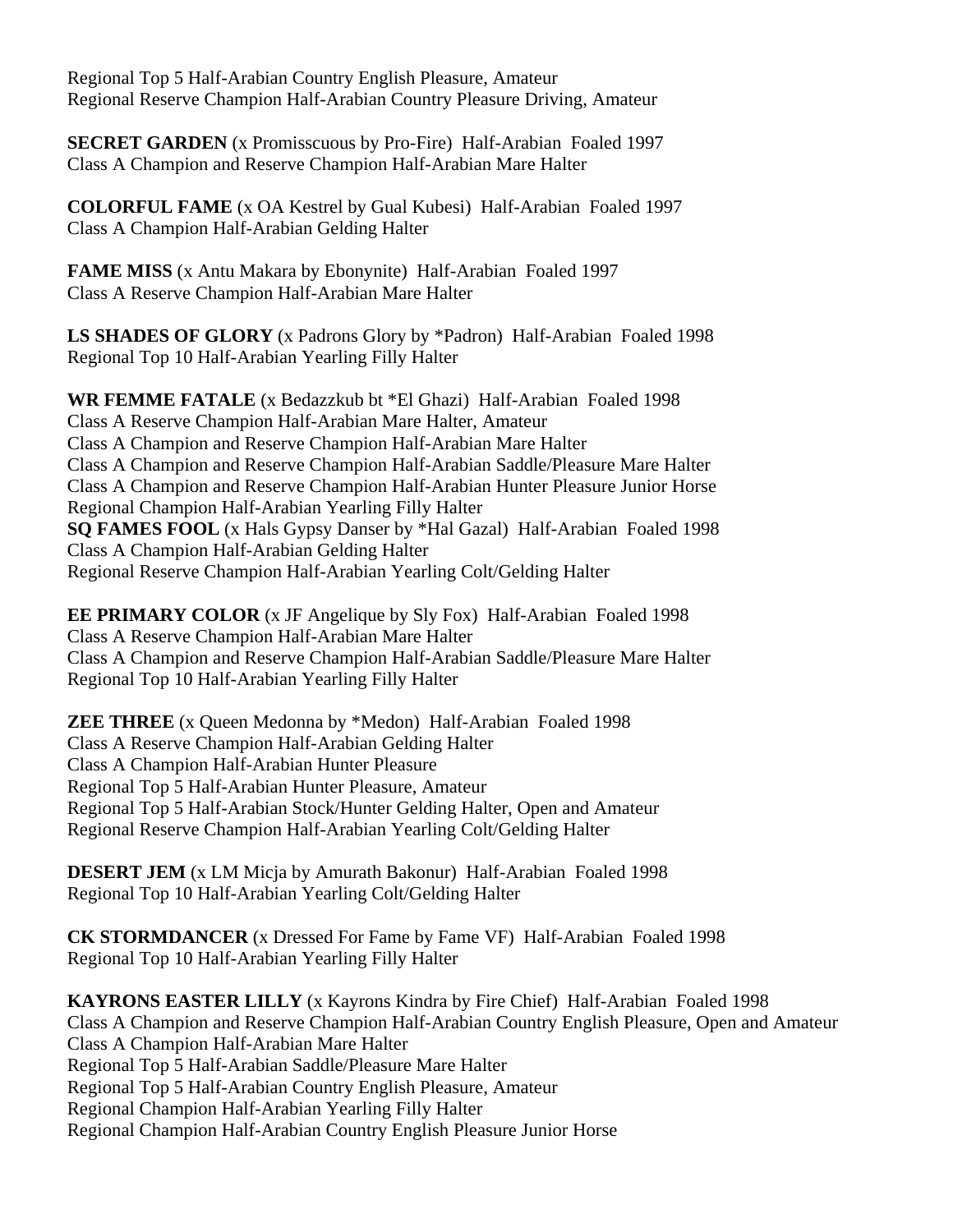**STRAIT TO FAME** (x Carra Fyre by Allience+//) Half-Arabian Foaled 1998 Class A Champion and Reserve Champion Half-Arabian Gelding Halter

**JA COLORLESS FAME** (x JA Arrienna by Arrest) Half-Arabian Foaled 1998 Class A Reserve Champion Half-Arabian Hunter Pleasure Class A Reserve Champion Half-Arabian Stock/Hunter Mare Halter Class A Reserve Champion Half-Arabian Sport Horse Mare Halter Class A Champion and Reserve Champion Half-Arabian Mare Halter Regional Top 10 Half-Arabian Yearling Filly Halter Regional Top 4 and Top 5 Half-Arabian Stock/Hunter Mare Halter Regional Top 3 Half-Arabian Stock/Hunter Mare Halter, Amateur

**DR FONDA COLOR** (x DR Greta Garbo by Aguilo SSB) Half-Arabian Foaled 1998 Class A Champion Half-Arabian Mare Halter Regional Champion Half-Arabian Yearling Filly Halter

**CRA SIMON SAYS** (x Fransidsca by \*Sidi-Brahim Half-Arabian Foaled 1998 Class A Champion and Reserve Champion Half-Arabian Saddle/Pleasure Gelding Halter Class A Champion and Reserve Champion Half-Arabian Gelding Halter Class A Champion Half-Arabian Gelding Halter, Amateur Buckeye Reserve Champion Half-Arabian Saddle/Pleasure Gelding Halter Regional Champion and Reserve Champion Half-Arabian Saddle/Pleasure Gelding Halter, Amateur

**MCLEODD** (x MDP Summers Eve by GG Jabask+/) Half-Arabian Foaled 1998 Class A Reserve Champion Half-Arabian Hunter Pleasure Junior Horse Class A Champion and Reserve Champion Half-Arabian Hunter Pleasure, Amateur Class A Champion Half-Arabian Hunter Pleasure Regional Top 5 Half-Arabian Hunter Pleasure Regional Top 4 and Top 5 Half-Arabian Hunter Pleasure, Amateur

**PRINCE OF FAME MPA** (x CR Tagette by Taga++) Half-Arabian Foaled 1998 Class A Champion Half-Arabian Gelding Halter Regional Top 10 Half-Arabian Yearling Colt**/**Gelding Halter

**LS HEAVEN SENT** (x FA Ptiara+ by \*Ptersk) Half-Arabian Foaled 1998 Class A Reserve Champion Half-Arabian Hunter Pleasure, Amateur Class A Champion and Reserve Champion Half-Arabian Gelding Halter Class A Champion and Reserve Champion Half-Arabian Western Pleasure, Amateur Class A Champion Half-Arabian Western Pleasure Buckeye Reserve Champion Half-Arabian Stock/Hunter Gelding Halter Regional Reserve Champion Half-Arabian Yearling Colt/Gelding Halter Regional Reserve Champion Half-Arabian Gelding Halter, Amateur Regional Reserve Champion Half-Arabian Stock/Hunter Gelding Halter

**VANESSA FAME** (x Treva Rose Norsk by Black Tie) Half-Arabian Foaled 1998 Class A Reserve Champion Half-Arabian Mare Halter Regional Top 10 Half-Arabian Yearling Filly Halter

**FAMOUS LAST WORDS** (x MAF Kristen Bey by Bey Shahzon) Half-Arabian Foaled 1999 Class A Reserve Champion Half-Arabian Gelding Halter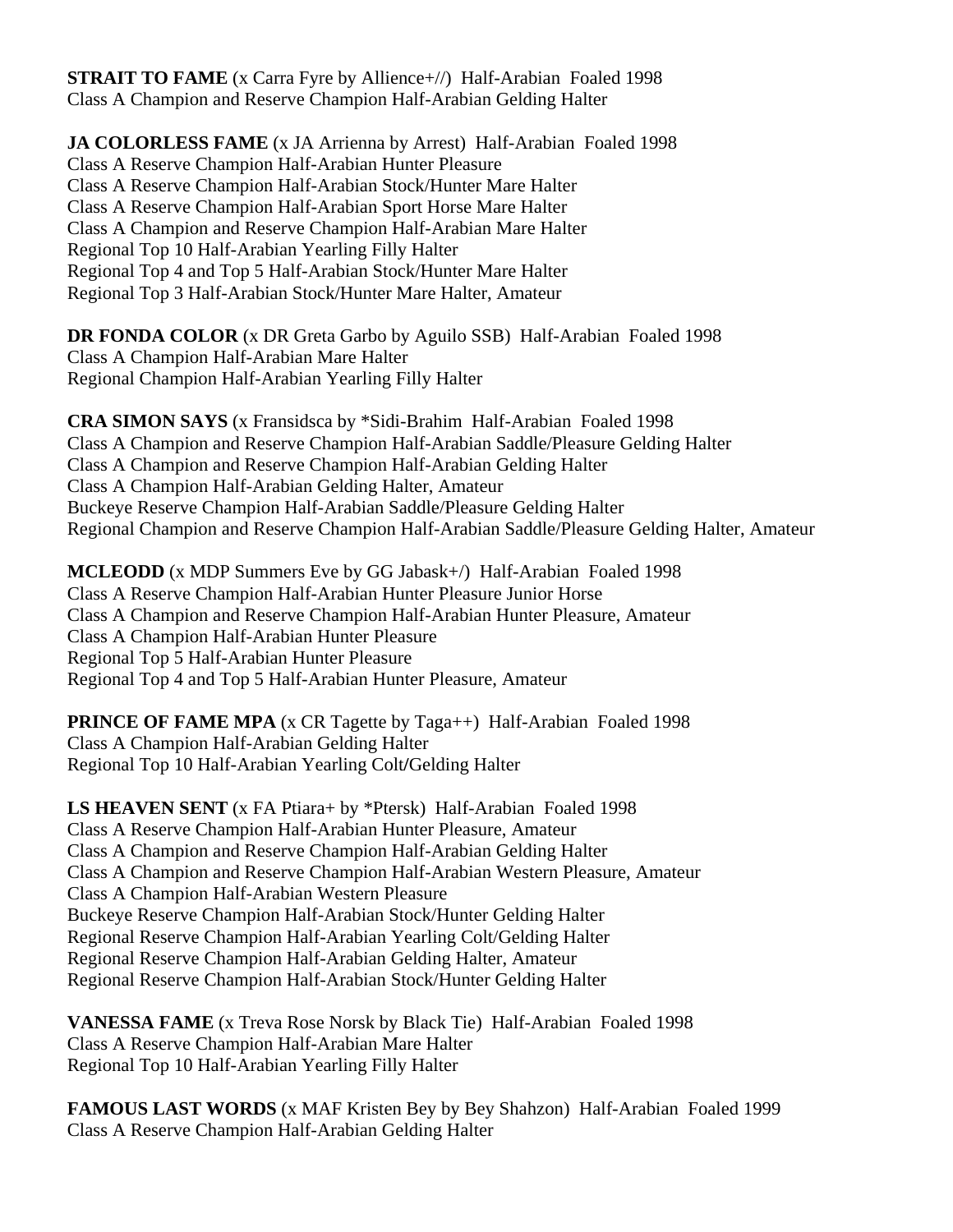**NL DOUBLE-O-SEVEN+** (x DR Fostoria Doll by Beraiah) Half-Arabian Foaled 1999 Class A Champion and Reserve Champion Half-Arabian Gelding Halter Class A Champion Half-Arabian Gelding Halter, Amateur Class A Champion Junior Halter Buckeye Reserve Champion Junior Halter Buckeye Champion Half-Arabian Stock/Hunter Gelding Halter Regional Champion Half-Arabian Yearling Colt/Gelding Halter Regional Champion Half-Arabian Stock/Hunter Gelding Halter, Open and Amateur Regional Champion Half-Arabian Gelding Halter, Amateur

**LA COCHISE** (x Angel Blue by Magma Cum Laude) Half-Arabian Foaled 1999 Class A Champion and Reserve Champion Half-Arabian Gelding Halter

**FAMES TAFIANA** (x MH Su Toska by Mi Tosk) Half-Arabian Foaled 1999 Class A Champion Half-Arabian English Pleasure

**FAMES FALCON GMF** (x GMF Trablynka by Brusally Zbrutyn) Half-Arabian Foaled 1999 Class A Reserve Champion Half-Arabian Western Pleasure Class A Champion and Reserve Champion Half-Arabian Gelding Halter Class A Champion Half-Arabian Hunter Pleasure Junior Horse Regional Top 5 Half-Arabian Gelding Halter, Amateur Regional Top 4 Half-Arabian Hunter Pleasure Junior Horse

**FAME STRIKES AGAIN** (x GGS Primadonna by GG Jabask+/) Half-Arabian Foaled 1999 Class A Champion Half-Arabian Gelding Halter

**TEQUIZA NORSK** (x More Tequila by All The More) Half-Arabian Foaled 1999 Regional Top 10 Half-Arabian Yearling Colt/Gelding Halter

**THE LOVE OF FAME** (x Miss Jabaskaranda by GG Jabask+/) Half-Arabian Foaled 1999 Class A Reserve Champion Junior Halter Class A Reserve Champion Half-Arabian Mare Halter, Amateur Class A Reserve Champion Half-Arabian Hunter Pleasure Class A Champion and Reserve Champion Half-Arabian Mare Halter East Coast Reserve Champion Half-Arabian Mare Halter, Open and Amateur Regional Top 5 Half-Arabian Stock/Hunter Mare Halter, Amateur Regional Top 4 Half-Arabian Mare Halter, Amateur Regional Reserve Champion Half-Arabian Yearling Filly Halter Regional Champion and Reserve Champion Half-Arabian Stock/Hunter Mare Halter

**THE FAIREST OF FAME** (x UR Adorable by \*Marsianin) Half-Arabian Foaled 1999 Regional Top 5 and Top 10 Half-Arabian Yearling Filly Halter

**ALRIGHT ALREADY** (x Carra Fyre by Allience+//) Half-Arabian Foaled 1999 Class A Champion Half-Arabian Country English Pleasure

**SHAKE RATTLE N ROLE** (x Baskneet by Don Ibn Bask) Half-Arabian Foaled 1999 Regional Top 5 Half-Arabian Yearling Colt/Gelding Halter Regional Top 4 Half-Arabian Mounted Native Costume

**SCARLETT ROSE** (x Shannara El Ameer by Saud El Ameer) Half-Arabian Foaled 1999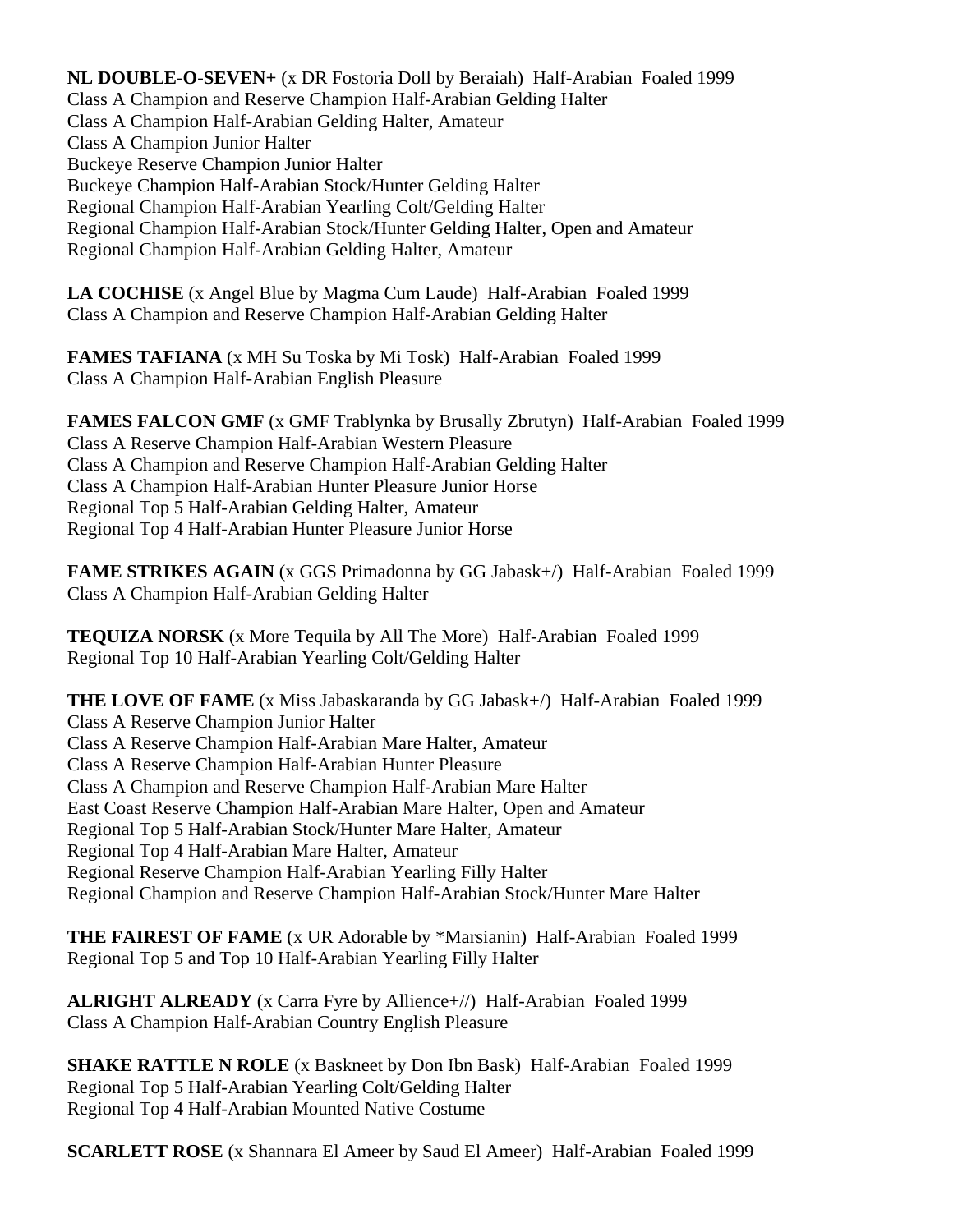Class A Reserve Champion Half-Arabian Mare Halter Class A Champion Half-Arabian Country English Pleasure Regional Top 4 Half-Arabian Country English Pleasure

**I LOVE LUCY NVF** (x Barexis Cest Bay by Barexi) Half-Arabian Foaled 1999 Class A Reserve Champion Half-Arabian Mare Halter, Amateur Class A Reserve Champion Half-Arabian Hunter Pleasure Class A Champion and Reserve Champion Half-Arabian Mare Halter Class A Champion Half-Arabian Hunter Pleasure, Amateur

**TS RREACH FOR FFAME** (x Reachfar Maria by Imps Dartanyon) Half-Arabian Foaled 1999 Class A Reserve Champion Half-Arabian Hunter Pleasure, Amateur Class A Champion and Reserve Champion Half-Arabian Gelding Halter Class A Champion and Reserve Champion Half-Arabian Western Pleasure, Open and Amateur Class A Champion Half-Arabian Gelding Halter, Amateur Regional Top 5 Half-Arabian Stock/Hunter Gelding Halter, Open and Amateur

**BAD BAD LEROY BROWN** (x Summer Sensation by \*Monokl) Half-Arabian Foaled 1999 Class A Reserve Champion Half-Arabian Country English Pleasure, Amatuer Class A Champion and Reserve Champion Half-Arabian Country English Pleasure Regional Top 10 Half-Arabian Yearling Colt/Gelding Halter

**DA FAME DA FAME** (x BA Famous Lace by Fame VF) Half-Arabian Foaled 1999 Class A Champion Half-Arabian Mare Halter Regional Champion Half-Arabian Yearling Filly Halter

**CWA CALL ME HOT** (x Red Hot Lady by Red Tape+//) Half-Arabian Foaled 1999 Class A Champion and Reserve Champion Half-Arabian Mare Halter Class A Champion Junior Halter Regional Top 5 Half-Arabian Saddle/Pleasure Mare Halter, Amateur

**DANCE OF COLOR** (x NR-Minuette by Medalion) Half-Arabian Foaled 1999 Class A Reserve Champion Half-Arabian Gelding Halter, Amateur Class A Reserve Champion Half-Arabian Stock/Hunter Gelding Halter Class A Champion and Reserve Champion Half-Arabian Gelding Halter Class A Champion and Reserve Champion Half-Arabian Hunter Pleasure, Amateur Scottsdale Champion Half-Arabian Stock/Hunter Gelding Halter Regional Top 3 and Top 5 Half-Arabian Hunter Pleasure, Amateur Regional Champion Half-Arabian Yearling Colt/Gelding Halter

**REMEMBER ME FAME** (x Makielah Moon by MC Makhzan) Half-Arabian Foaled 1999 Class A Champion Half-Arabian Mare Halter Buckeye Champion Half-Arabian Mare Halter Scottsdale Reserve Champion Half-Arabian Stock/Hunter Mare Halter

**CH LADY IN RED+** (x Bey Delagance by Lazer Bey) Half-Arabian Foaled 1999 Class A Champion Half-Arabian Mare Halter Class A Champion and Reserve Champion Half-Arabian Hunter Pleasure, Open and Amateur Regional Top 10 Half-Arabian Yearling Filly Halter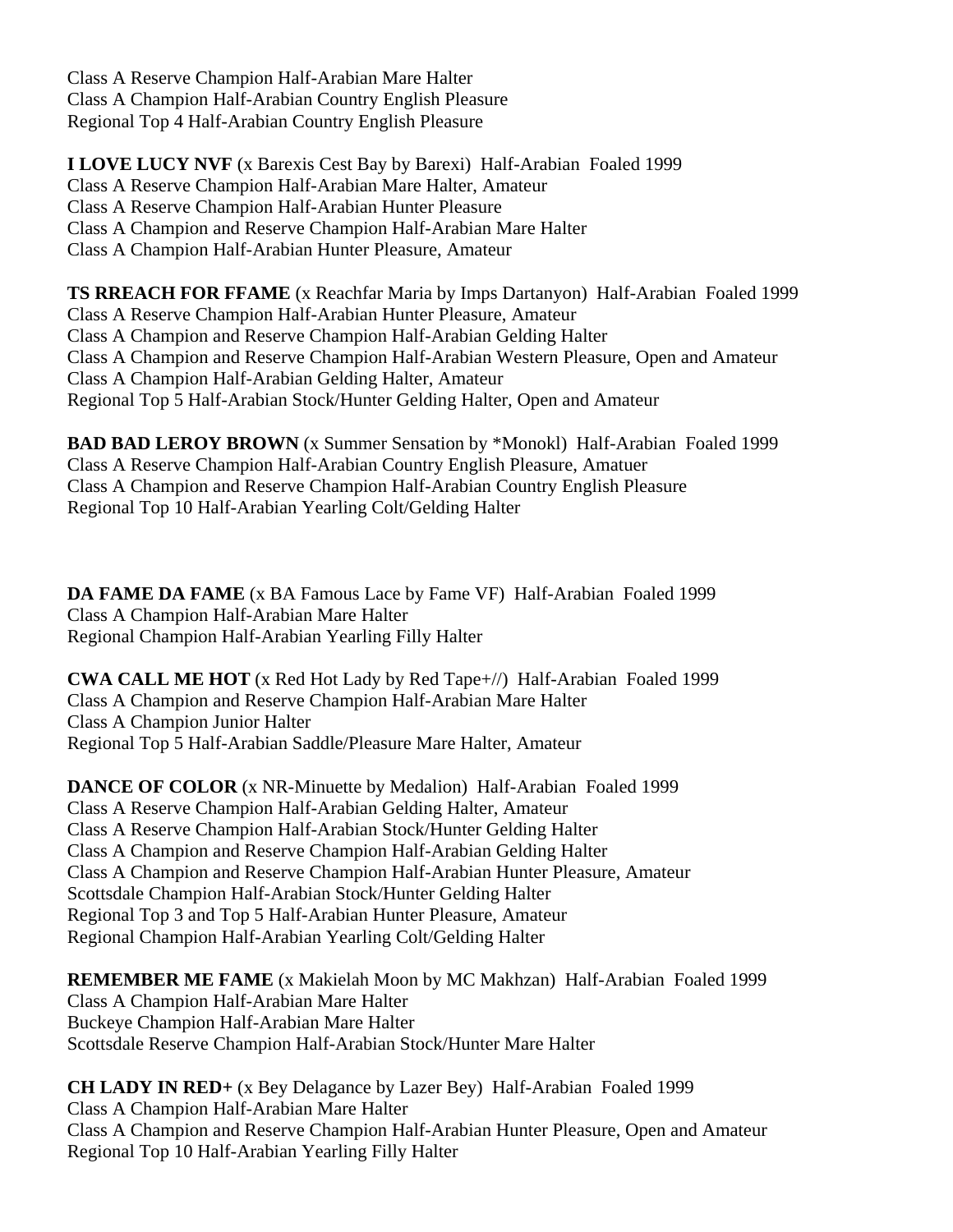Regional Reserve Champion Half-Arabian Hunter Pleasure, Open and Amateur

**FAMES COLOR ME NOT** (x AF Gezabel by Sur-Elk) Half-Arabian Foaled 1999 Class A Champion and Reserve Champion Half-Arabian Hunter Pleasure, Open and Amateur Class A Champion and Reserve Champion Half-Arabian Gelding Halter Class A Champion and Reserve Champion Half-Arabian Sport Horse Under Saddle Class A Champion Half-Arabian Hunter Pleasure Junior Horse Regional Top 4 and Top 5 Half-Arabian Sport Horse Under Saddle Regional Top 4 Half-Arabian Hunter Pleasure, Amateur Regional Top 4 Half-Arabian Gelding Halter, Amateur Regional Top 3 Half-Arabian Sport Horse Under Saddle, Amateur

**HALLELUYAH FAME** (x Estopa YM by Sharem El Sheikh) Half-Arabian Foaled 1999 Class A Reserve Champion Half-Arabian Mare Halter Regional Top 10 Half-Arabian Yearling Filly Halter

**MI SHAHRONA NORSK** (x Tsblack Mishah by FB Nightflight) Half-Arabian Foaled 1999 Class A Reserve Champion Junior Halter Class A Champion Half-Arabian Mare Halter Regional Top 5 and Top 10 Half-Arabian Yearling Filly Halter Regional Champion Half-Arabian Stock/Hunter Mare Halter

**PS COLOR ME NOT** (x Petrovia by \*Marsianin) Half-Arabian Foaled 2000 Regional Reserve Champion Half-Arabian Yearling Filly Halter

**BA COLOR MY WORLD** (x Wienna by MS Santana) Half-Arabian Foaled 2000 Class A Reserve Champion Half-Arabian Saddle/Pleasure Mare Halter Class A Champion Half-Arabian Hunter Pleasure

**DL ALADDA FAME** (x TF Madonna by \*Aladdinn) Half-Arabian Foaled 2000 Class A Reserve Champion Half-Arabian Stock/Hunter Gelding Halter Class A Reserve Champion Junior Halter Class A Reserve Champion Half-Arabian Gelding Halter Regional Top 10 Half-Arabian Yearling Colt/Gelding Halter

**CHARGE IT TO FAME** (x Charge It by Charge) Half-Arabian Foaled 2000 Regional Top 3 Half-Arabian Saddle/Pleasure Gelding Halter, Amateur

**PKH FAMES KEEPSAKE** (x PKH Kharessa by Tel Arish) Half-Arabian Foaled 2000 Regional Top 10 Half-Arabian Yearling Filly Halter

**DRALION NORSK** (x Crystal Khreme by Khemosabi++++//) Half-Arabian Foaled 2000 Regional Top 5 Half-Arabian Yearling Colt/Gelding Halter Regional Top 5 Half-Arabian Stock/Hunter Gelding Halter, Open and Amateur

**CHANCIN FAME** (x Berry Hot by Bayberrychask V) Half-Arabian Foaled 2000 Regional Top 5 Half-Arabian Yearling Colt/Gelding Halter

**KR SAVOR THE FAME** (x Kayrons Kindra by Fire Chief) Half-Arabian Foaled 2000 Class A Champion Half-Arabian Western Pleasure, Open and Amateur Regional Champion Half-Arabian Yearling Colt/Gelding Halter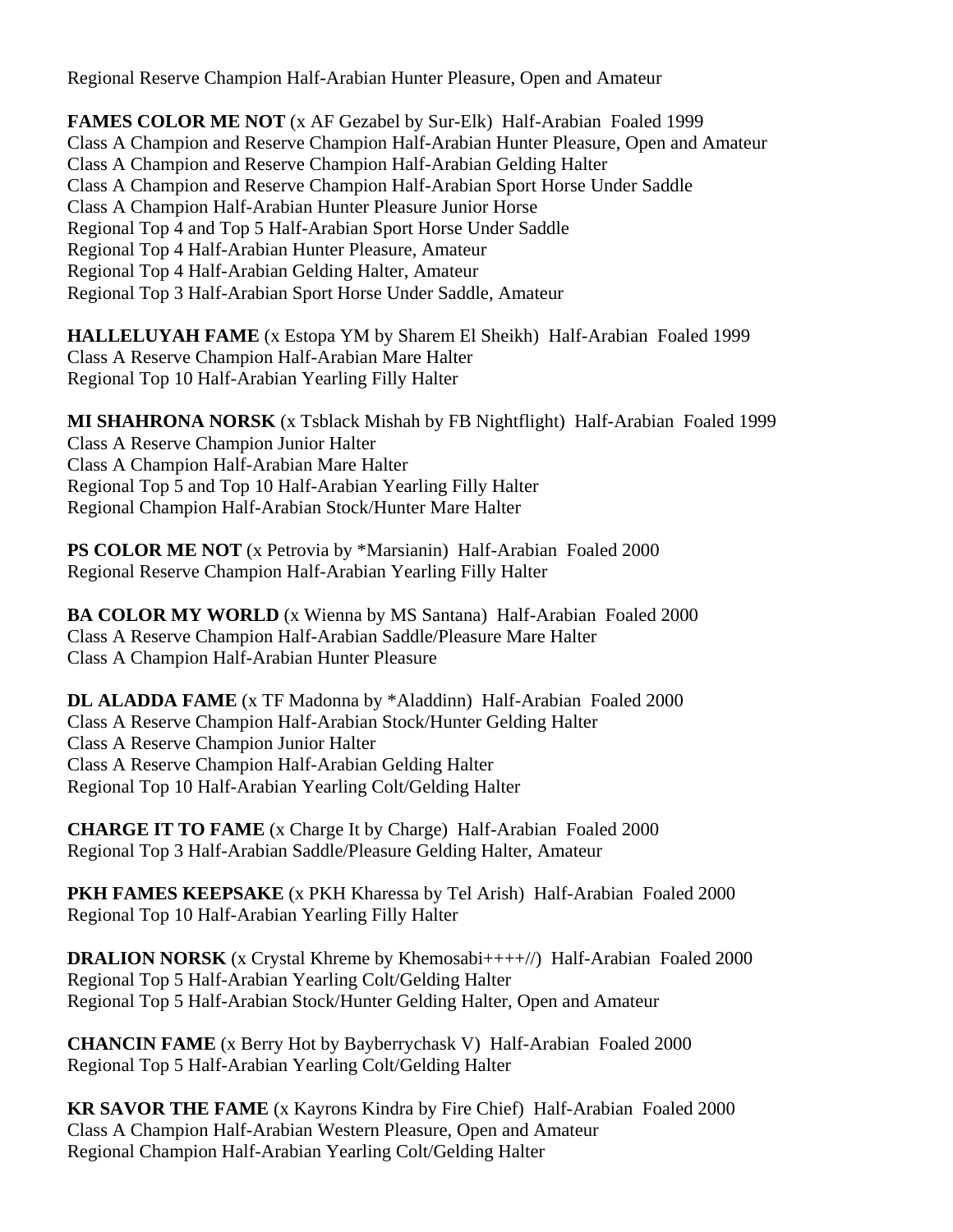**DR HOT SHOT HARLEY** (x Alovalie by Beraiah) Half-Arabian Foaled 2000 Class A Champion and Reserve Champion Half-Arabian Gelding Halter Class A Champion and Reserve Champion Half-Arabian Hunter Pleasure Class A Champion Walk/Trot Pleasure, Junior Rider Class A Champion Half-Arabian Hunter Pleasure, Amateur Regional Top 5 Half-Arabian Saddle/Pleasure Gelding Halter Regional Top 4 Half-Arabian Hunter Pleasure, Amateur Regional Reserve Champion Half-Arabian Hunter Pleasure Regional Reserve Champion Walk/Trot Pleasure, Junior Rider

**TC TRU-COLOR** (x Exstasy by \*Aladdinn) Half-Arabian Foaled 2000 Regional Top 5 and Top 10 Half-Arabian Yearling Colt/Gelding Halter

**RH STRIKING FAME** (x Aapril Morning by Ibn Hal Gazaal) Half-Arabian Foaled 2000 Class A Champion Half-Arabian Gelding Halter Regional Top 10 Half-Arabian Yearling Colt/Gelding Halter

**LS FAME-N-GLORY BOUND** (x Padrons Glory by \*Padron) Half-Arabian Foaled 2000 Regional Top 5 and Top 10 Half-Arabian Yearling Filly Halter

**RDR MAJOR ATTRACTION** (x Padrons Angel by \*Padron) Half-Arabian Foaled 2000 Class A Reserve Champion Half-Arabian Gelding Halter, Open and Amateur

**FAMEDANGO NORSK** (x Hebas Pride by \*Ibn Hebah) Half-Arabian Foaled 2000 Regional Top 10 Half-Arabian Yearling Filly Halter **THE COLOR OF FORTUNE** (x Nivarions Natasha by Nivarion) Half-Arabian Foaled 2000 Class A Reserve Champion Half-Arabian Hunter Pleasure Class A Champion and Reserve Champion Half-Arabian Gelding Halter Regional Reserve Champion Half-Arabian Yearling Colt/Gelding Halter

**NORSKS ILLUSHAHN** (x Tsblack Mishah by FB Nightflight) Half-Arabian Foaled 2000 Regional Top 5 Half-Arabian Yearling Colt/Gelding Halter

**ARISE TO FAME** (x Tsymphonette by Tsulybration) Half-Arabian Foaled 2000 Class A Reserve Champion Half-Arabian Hunter Pleasure, Open and Amateur Regional Top 4 Half-Arabian Hunter Pleasure Regional Top 3, Top 4, and Top 5 Half-Arabian Hunter Pleasure, Amateur

**ZA SHAKEN NOT STIRRED** (x Silmusca by \*Muscat) Half-Arabian Foaled 2001 Class A Champion Half-Arabian Gelding Halter Regional Top 5 Half-Arabian Yearling Colt/Gelding Halter

**COLOR ME PRECIOUS** (x Precious Cite by Padrons Citation) Half-Arabian Foaled 2001 Class A Reserve Champion Half-Arabian Mare Halter Class A Reserve Champion Half-Arabian Hunter Pleasure Class A Reserve Champion Walk/Trot Pleasure, Junior Rider Class A Champion Half-Arabian Hunter Pleasure, Amateur

**FS ESSENCE OF FAME** (x DR Psy Anne by Padrons Psyche) Half-Arabian Foaled 2001 Class A Reserve Champion Half-Arabian Sport Horse Under Saddle, Open, Junior Horse, and Amateur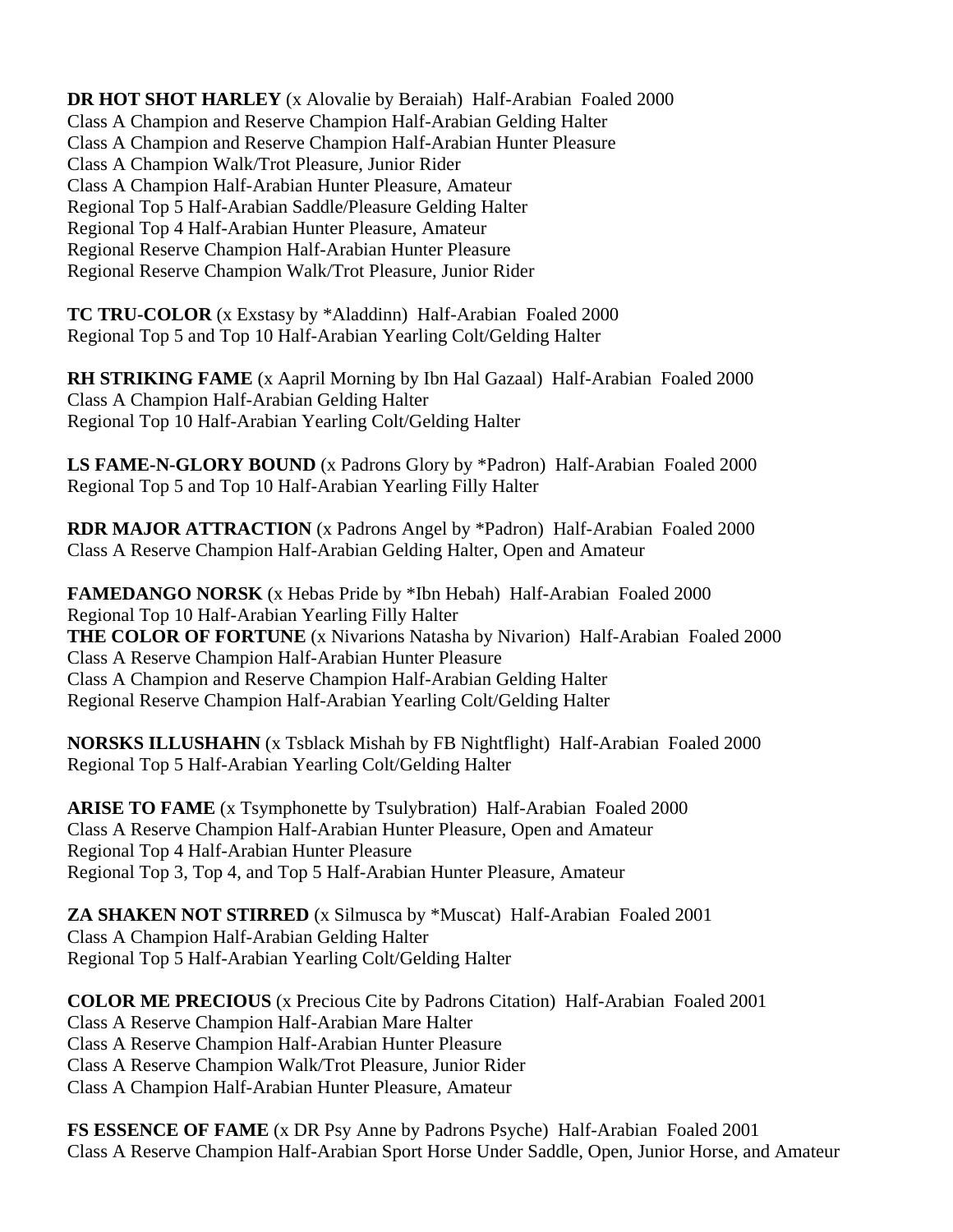Class A Champion and Reserve Champion Half-Arabian Gelding Halter Class A Champion Half-Arabian Western Pleasure Junior Horse Regional Top 10 Half-Arabian Yearling Colt/Gelding Halter Regional Top 5 Half-Arabian Stock/Hunter Gelding Halter

**CRA FAMES COCO CHANEL** (x HA Brandy Bey by Hanai Bey) Half-Arabian Foaled 2001 Class A Champion Junior Halter Class A Champion Half-Arabian Saddle/Pleasure Mare Halter Class A Champion and Reserve Champion Half-Arabian Mare Halter Regional Top 5 Half-Arabian Yearling Filly Halter Regional Top 4 Half-Arabian Saddle/Pleasure Mare Halter

**CRIMSON N COLOR** (x Bella Valentine by Dixie Fireflash++) Half-Arabian Foaled 2001 Regional Champion Half-Arabian Yearling Colt/Gelding Halter

**SHAKE IT UP** (x Baskneet by Don Ibn Bask) Half-Arabian Foaled 2001 Class A Reserve Champion Half-Arabian Gelding Halter, Amateur Class A Reserve Champion Half-Arabian English Show Hack Class A Reserve Champion Half-Arabian Hunter Pleasure, Amateur East Coast Reserve Champion Half-Arabian English Show Hack East Coast Reserve Champion Half-Arabian Country English Pleasure, Amateur Regional Top 5 Half-Arabian Yearling Colt/Gelding Halter Regional Top 5 Half-Arabian Stock/Hunter Gelding Halter Regional Top 4 Half-Arabian Stock/Hunter Gelding Halter, Amateur Regional Reserve Champion Half-Arabian Hunter Pleasure, Amateur

**HHF HEAVEN SENT** (x Syn Sera Lee by Serphilo) Half-Arabian Foaled 2001 Regional Top 10 Half-Arabian Yearling Filly Halter

**ROHARA CAPPUCCINO** (x LL Rohara Paloma by Lamolin+) Half-Arabian Foaled 2001 Class A Reserve Champion Half-Arabian Hunter Pleasure Junior Horse Class A Champion and Reserve Champion Half-Arabian Gelding Halter Regional Top 10 Half-Arabian Yearling Colt/Gelding Halter

**FORTUNE AND FAME** (x Vere Fortunette by Fla El Shabask) Half-Arabian Foaled 2001 Class A Champion and Reserve Champion Half-Arabian Mare Halter Class A Champion Half-Arabian Hunter Pleasure Class A Champion Half-Arabian Mare Halter, Amateur Regional Top 5 Half-Arabian Mare Halter Regional Top 4 Half-Arabian Hunter Pleasure Regional Top 3 Half-Arabian Hunter Pleasure Junior Horse Regional Reserve Champion Half-Arabian Yearling Filly Halter Regional Champion Half-Arabian Stock/Hunter Mare Halter, Open and Amateur

**BA BASK N FAME** (x MHR Miz Elimar by \*Elimar) Half-Arabian Foaled 2001 Class A Reserve Champion Half-Arabian Saddle/Pleasure Gelding Halter

**PKH FAMES MONTANA** (x PL Darque Satin by Tel Arish) Half-Arabian Foaled 2001 Class A Champion and Reserve Champion Half-Arabian Stock/Hunter Gelding Halter Class A Champion and Reserve Champion Half-Arabian Gelding Halter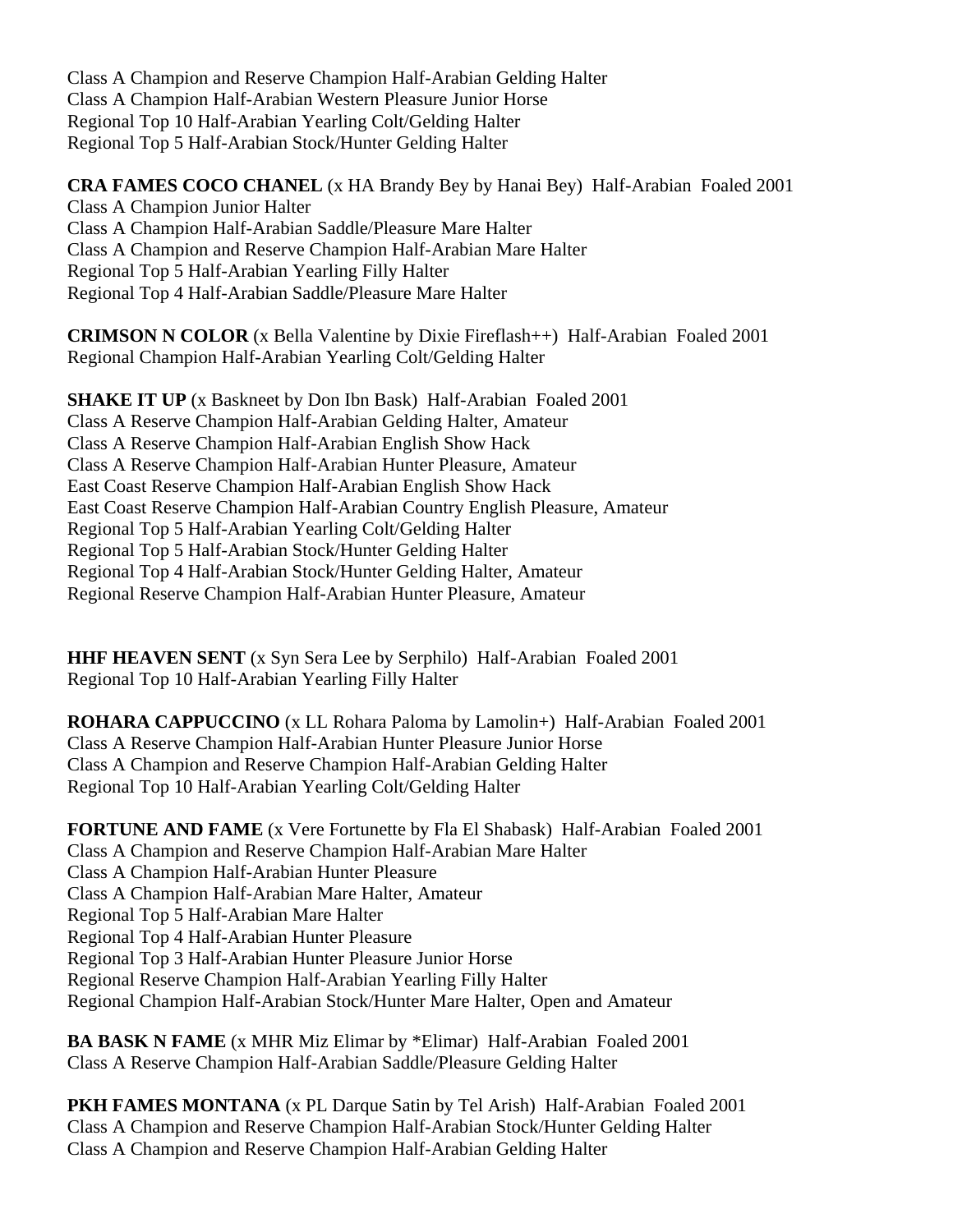Class A Champion and Reserve Champion Half-Arabian Hunter Pleasure Buckeye Reserve Champion Half-Arabian Gelding Halter Buckeye Champion Half-Arabian Stock/Hunter Gelding Halter Regional Top 5 Half-Arabian Yearling Colt/Gelding Halter Regional Top 4 Half-Arabian Stock/Hunter Gelding Halter, Amateur Regional Top 4 Half-Arabian Hunter Pleasure Junior Horse Regional Top 3 Half-Arabian Gelding Halter, Amateur Regional Top 3 Half-Arabian Stock/Hunter Gelding Halter

**THE COLOR OF BARBERRY** (x Berry Hot by Bayberrychask V) Half-Arabian Foaled 2001 Class A Champion and Reserve Champion Half-Arabian Mare Halter

**SA FAMES CASCADE** (x WR Shah-Nel by Farlyns Shah Bey) Half-Arabian Foaled 2001 Class A Reserve Champion Half-Arabian Mare Halter Regional Top 5 Half-Arabian Saddle/Pleasure Mare Halter Regional Reserve Champion Half-Arabian Mare Halter Regional Champion Half-Arabian Saddle/Pleasure Mare Halter, Amateur

**CAANDY MAN** (x Chelcy by JK Spartan) Half-Arabian Foaled 2001 Class A Champion and Reserve Champion Half-Arabian Gelding Halter Regional Top 10 Half-Arabian Yearling Colt/Gelding Halter

**KHOVERED IN COLOR** (x TF Khover Girl by Khouros) Half-Arabian Foaled 2001 Class A Champion and Reserve Champion Half-Arabian Hunter Pleasure, Amateur Class A Champion Half-Arabian Hunter Pleasure Regional Top 4 and Top 5 Half-Arabian Hunter Pleasure, Amateur Regional Reserve Champion Half-Arabian Hunter Pleasure

**TR SPOTS COME LATER** (x Something Famous by Fame VF) Half-Arabian Foaled 2001 Class A Reserve Champion Half-Arabian Western Pleasure Class A Champion Half-Arabian Western Pleasure, Amateur Regional Top 5 Half-Arabian Western Pleasure Junior Horse Regional Top 4 and Top 5 Half-Arabian Western Pleasure

**RC WINCHESTER FAME** (x HL Sabrina by The Chief Justice++/) Half-Arabian Foaled 2001 Class A Champion Half-Arabian Gelding Halter Regional Reserve Champion Half-Arabian Stock/Hunter Gelding Halter

**JUST JAVA** (x D R Brocado by Beraiah) Half-Arabian Foaled 2001 Class A Champion and Reserve Champion Half-Arabian Gelding Halter Class A Champion and Reserve Champion Half-Arabian Hunter Pleasure, Amateur Regional Top 10 Half-Arabian Yearling Colt/Gelding Halter Regional Top 5 Half-Arabian Stock/Hunter Gelding Halter, Amateur Regional Top 4 Half-Arabian Stock/Hunter Gelding Halter Regional Top 3 Half-Arabian Gelding Halter, Amateur Regional Reserve Champion Half-Arabian Hunter Pleasure Regional Champion and Reserve Champion Half-Arabian Hunter Pleasure, Amateur

**SHEBEE DANCIN FAME** (x Bee by Aladdinns Sting) Half-Arabian Foaled 2001 Class A Champion Half-Arabian Mare Halter Regional Top 10 Half-Arabian Yearling Filly Halter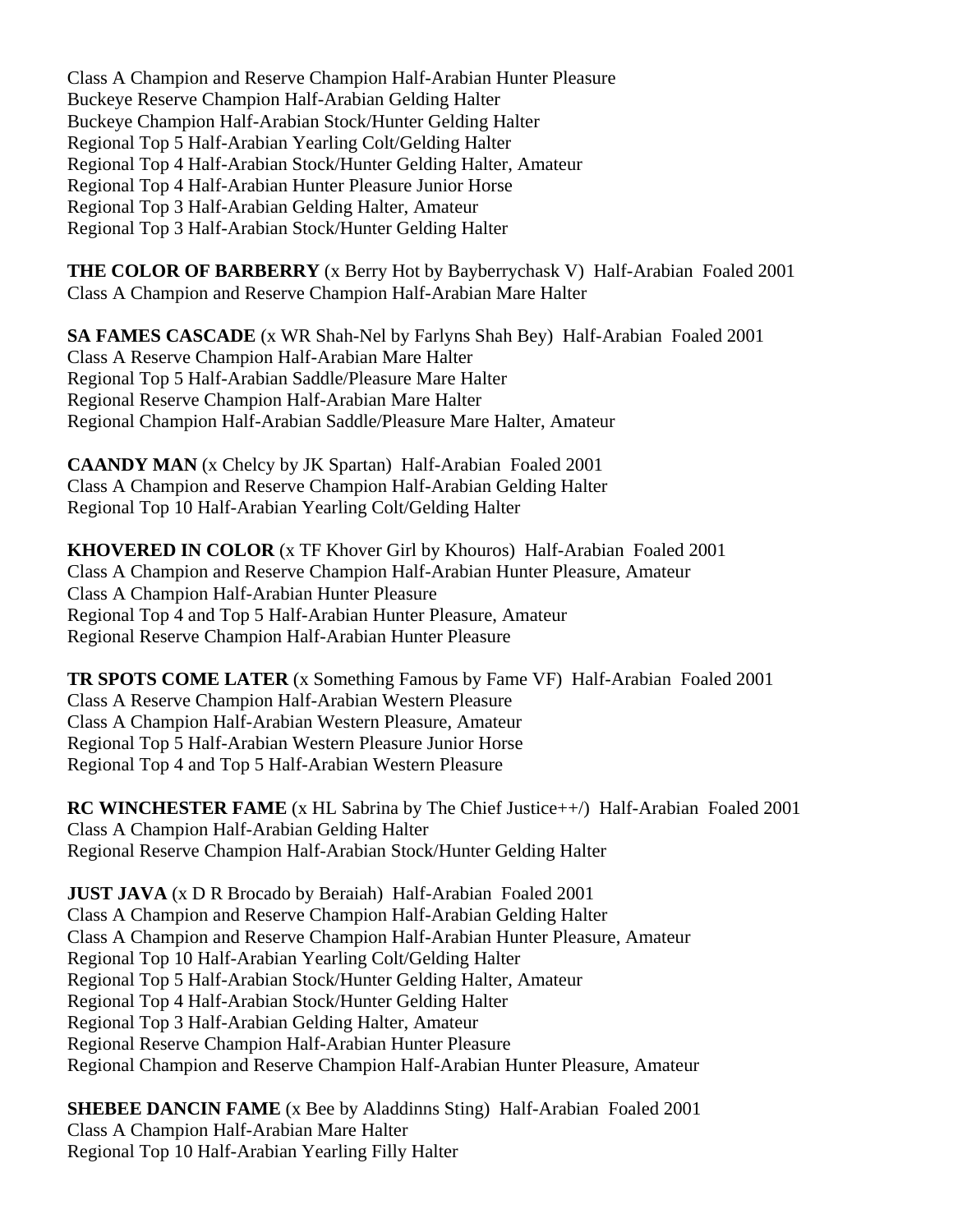**TRILOGIE TABASCO** (x AH Cayenne by Revelry) Half-Arabian Foaled 2001 Class A Reserve Champion Half-Arabian Hunter Pleasure Junior Horse Class A Champion and Reserve Champion Half-Arabian Hunter Pleasure, Amateur Class A Champion Half-Arabian Hunter Pleasure Regional Top 10 Half-Arabian Yearling Colt/Gelding Halter Regional Top 5 Half-Arabian Hunter Pleasure Junior Horse Regional Reserve Champion Half-Arabian Hunter Pleasure, Amateur

**STRIKE FORCE DF** (x Daca So Striking by Strike) Half-Arabian Foaled 2001 Class A Reserve Champion Half-Arabian Hunter Pleasure, Open and Amateur Class A Champion and Reserve Champion Half-Arabian Gelding Halter Regional Top 10 Half-Arabian Yearling Colt/Gelding Halter Regional Top 5 Half-Arabian Hunter Pleasure, Amateur Regional Top 4 Half-Arabian Stock/Hunter Gelding Halter

**PE PROMISE OF GLORY** (x Fadjurz Winner by Fadjurs Prize) Half-Arabian Foaled 2001 Class A Champion and Reserve Champion Half-Arabian Mare Halter Regional Top 10 Half-Arabian Yearling Filly Halter

**GH DESIGN BY FAME** (x FVA Waristaa by Ariston) Half-Arabian Foaled 2001 Class A Reserve Champion Junior Halter Class A Champion Half-Arabian Gelding Halter Class A Champion Half-Arabian Hunter Pleasure Junior Horse

**GREAT SSCOTT** (x Ssavannah Bey by Bey Shah+) Half-Arabian Foaled 2001 Class A Reserve Champion Half-Arabian Gelding Halter Class A Champion Half-Arabian Stock/Hunter Gelding Halter Regional Top 10 Half-Arabian Yearling Colt/Gelding Halter **CT CLAIM TO FAME** (x Precious Anjel by Set Me Free) Half-Arabian Foaled 2001 Class A Champion and Reserve Champion Half-Arabian Gelding Halter Class A Champion and Reserve Champion Half-Arabian Hunter Pleasure Regional Top 5 and Top 6 Half-Arabian Stock/Hunter Gelding Halter Regional Reserve Champion Half-Arabian Stock/Hunter Gelding Halter, Amateur Regional Reserve Champion Half-Arabian Gelding Halter, Amateur Regional Champion Half-Arabian Yearling Colt/Gelding Halter

**MAXIMAS** (x PKH Kharessa by Tel Arish) Half-Arabian Foaled 2001 Regional Top 3 and Top 4 Half-Arabian Hunter Pleasure, Amateur Regional Champion Walk/Trot Pleasure, Junior Rider

**DR CINCH** (x DR Faithless Love by Beraiah) Half-Arabian Foaled 2001 Class A Champion Half-Arabian Hunter Pleasure, Amateur Regional Top 3 Half-Arabian Hunter Pleasure

**FAMES RISING STAR** (x Shania Fame EHT by Northerlei) Half-Arabian Foaled 2001 Class A Champion Half-Arabian Mare Halter Regional Reserve Champion Half-Arabian Stock/Hunter Mare Halter

**GH ROSE OF FAME** (x GC Palestina by CR Palladin) Half-Arabian Foaled 2002 Class A Champion and Reserve Champion Half-Arabian Mare Halter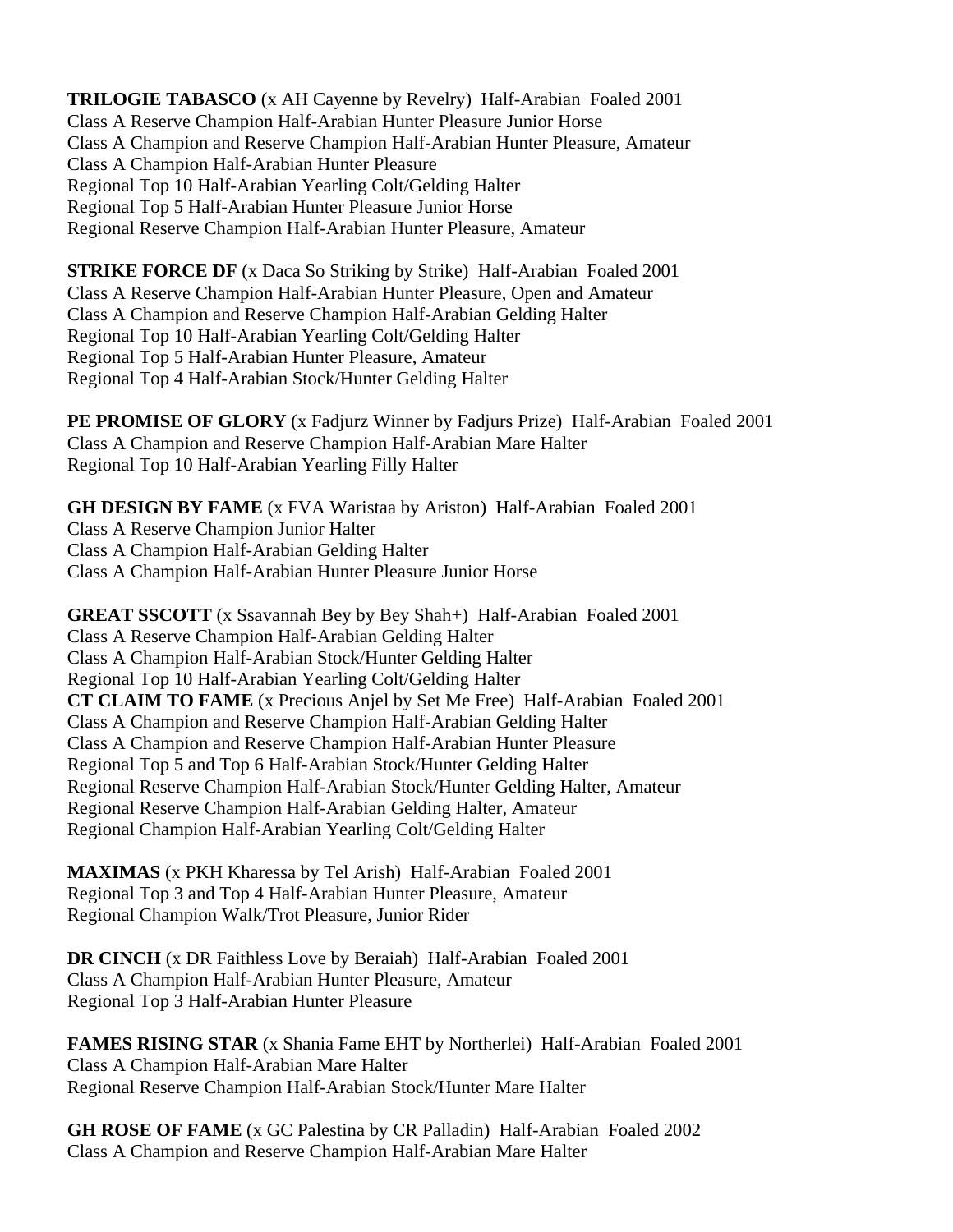**MISS MONEY PENNIE** (x DR Fostoria Doll by Beraiah) Half-Arabian Foaled 2002 Class A Reserve Champion Half-Arabian Hunter Pleasure, Amateur Class A Champion and Reserve Champion Half-Arabian Mare Halter Class A Champion Half-Arabian Hunter Pleasure Buckeye Reserve Champion Half-Arabian Mare Halter Buckeye Reserve Champion Half-Arabian Stock/Hunter Mare Halter Regional Top 5 Half-Arabian Yearling Filly Halter Regional Top 3 Half-Arabian Mare Halter Regional Reserve Champion Half-Arabian Saddle/Pleasure Mare Halter, Open and Amateur

**SIMPLISURREAL** (x Simpliiresistible by \*Padron) Half-Arabian Foaled 2002 Class A Champion Half-Arabian Mare Halter

**REMEMBER MY NAME** (x Dancing Inthedark by Back Street) Half-Arabian Foaled 2002 Class A Champion Half-Arabian Hunter Pleasure, Junior Horse and Amateur Regional Champion and Reserve Champion Half-Arabian Hunter Pleasure, Amateur Regional Champion Half-Arabian Hunter Pleasure Junior Horse

**CHERI COLOR OF FAME** (x Wayn-Mon Cher by Sharem El Sheikh) Half-Arabian Foaled 2002 Class A Champion and Reserve Champion Half-Arabian Mare Halter Pacific Slope Champion Half-Arabian Mare Halter Regional Top 3 Half-Arabian Stock/Hunter Mare Halter Regional Reserve Champion Half-Arabian Yearling Filly Halter

**PALOMAS PAPILLION** (x LL Rohara Paloma by Lamolin+) Half-Arabian Foaled 202 Class A Champion and Reserve Champion Half-Arabian Hunter Pleasure, Amateur Class A Champion Half-Arabian Mare Halter Class A Champion Half-Arabian Hunter Pleasure Regional Top 4 Half-Arabian Mare Halter, Amateur Regional Reserve Champion Half-Arabian Yearling Filly Halter Regional Reserve Champion Half-Arabian Stock/Hunter Mare Halter Regional Reserve Champion Half-Arabian Hunter Pleasure, Amateur

**COLOR OF GLORIE** (x Klassica IK by Ibn Kamim++) Half-Arabian Foaled 2002 Class A Champion Half-Arabian Mare Halter Regional Top 10 Half-Arabian Yearling Filly Halter

**UNFORGETABLE EF** (x WA Flamenco Lady by Basks Obsession+++/) Half-Arabian Foaled 2002 Class A Champion Half-Arabian Mare Halter Regional Top 4 Half-Arabian Stock/Hunter Mare Halter Regional Top 10 Half-Arabian Yearling Filly Halter

**FLASH OF COLOR** (x Envi by Ibn Kamim++) Half-Arabian Foaled 2002 Class A Reserve Champion Half-Arabian Hunter Pleasure

**BA RISE TO FAME** (x Wienna by MS Santana) Half-Arabian Foaled 2002 Regional Top 5 Half-Arabian Country English Pleasure

**CHASIN FAME** (x Nadalah by Dineh) Half-Arabian Foaled 2002 Class A Reserve Champion Half-Arabian Gelding Halter, Amateur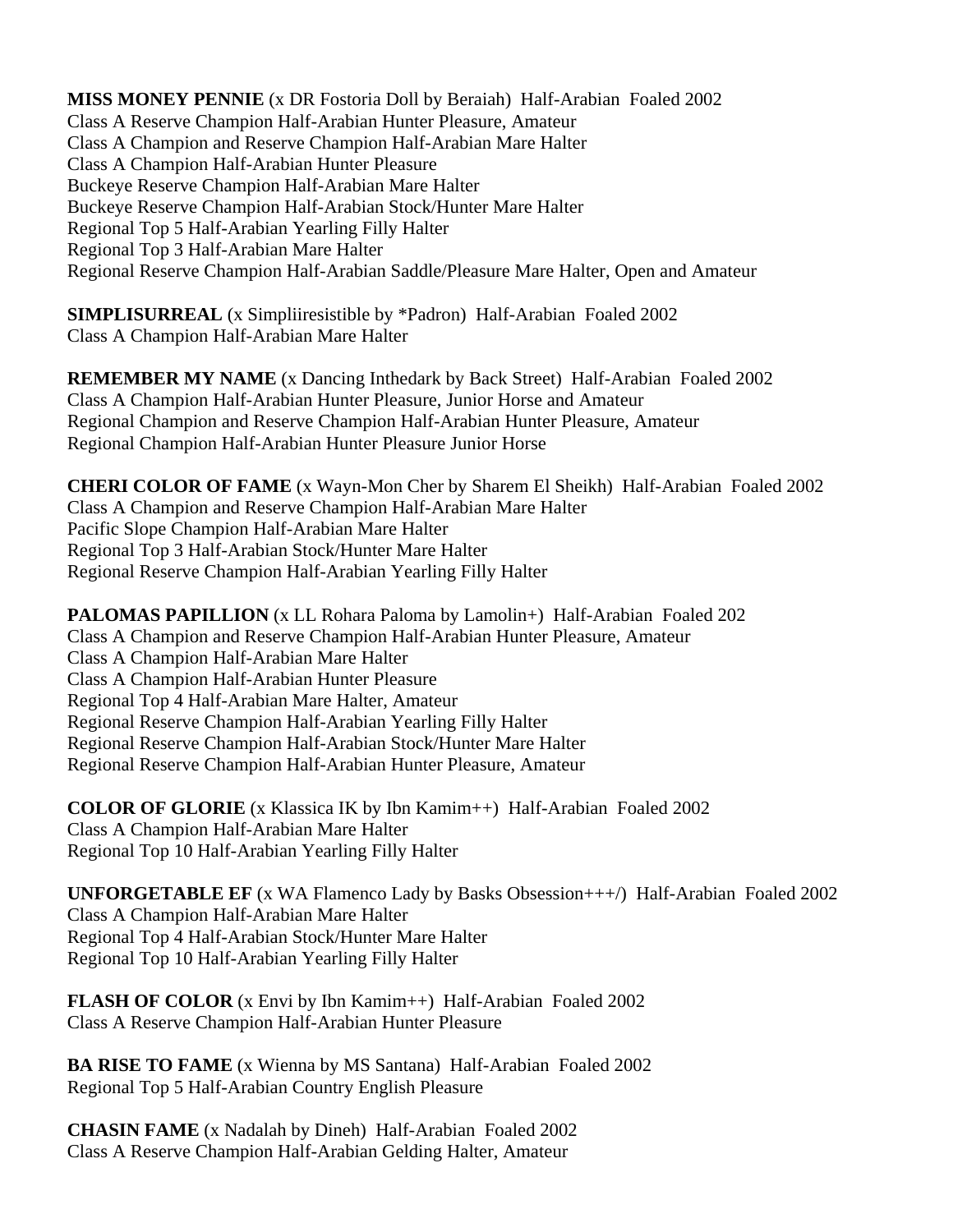Class A Champion and Reserve Champion Half-Arabian Gelding Halter

**THE COLOROF CLASS HF** (x Classicara by First Class) Half-Arabian Foaled 2003 Class A Reserve Champion Half-Arabian Hunter Pleasure Junior Horse Class A Champion Half-Arabian Mare Halter, Open and Amateur Class A Champion Half-Arabian Stock/Hunter Mare Halter Regional Reserve Champion Half-Arabian Yearling Filly Halter Regional Reserve Champion Half-Arabian Stock/Hunter Mare Halter

**KOOL KOOL COLORS** (x Angelic Fire by Kool Fire++/) Half-Arabian Foaled 2003 Class A Reserve Champion Half-Arabian Hunter Pleasure, Amateur Class A Champion Half-Arabian Mare Halter Regional Top 5 Half-Arabian Yearling Filly Halter Regional Top 4 Half-Arabian Mare Halter Regional Reserve Champion Half-Arabian Saddle/Pleasure Mare Halter, Amateur Regional Champion and Reserve Champion Half-Arabian Saddle/Pleasure Mare Halter Regional Champion Half-Arabian Mare Halter, Amateur

**PKH FAMESBEYELEGANCE** (x PL Darque Satin by Tel Arish) Half-Arabian Foaled 2003 Regional Top 7 Half-Arabian Yearling Filly Halter

**MOON OVER MAUI** (x No Small Affair by Elect) Half-Arabian Foaled 2003 Regional Top 3 Half-Arabian Western Pleasure Junior Horse

**FANCY COLOR OF FAME** (x Wayn-Mon Cher by Sharem El Sheikh) Half-Arabian Foaled 2003 Class A Champion Half-Arabian Gelding Halter Regional Reserve Champion Half-Arabian Yearling Colt/Gelding Halter

**COLOR ME FAME-OUS LRA** (x GA Prima Mahogany by Padrons Mahogany) Half-Arabian Foaled 2003

Class A Champion and Reserve Champion Half-Arabian Hunter Pleasure Junior Horse

Regional Top 3 Half-Arabian Yearling Colt/Gelding Halter Regional Champion Half-Arabian Sport Horse Stallion Halter, Open and Amateur

**CP FLYING COLORS** (x MS Scott Velvet by Wistar) Half-Arabian Foaled 2003 Class A Reserve Champion Half-Arabian Hunter Pleasure Class A Champion Half-Arabian Hunter Pleasure, Junior Horse and Amateur Regional Champion Half-Arabian Yearling Colt/Gelding Halter

**COLOR ME BAD** (x Alli Bye by Allionce+/) Half-Arabian Foaled 2003 Regional Top 4 Half-Arabian Yearling Colt/Gelding Halter

**THE COLOR OF ROSESS** (x Amira Rose by Tah Zaman+) Half-Arabian Foaled 2004 Class A Reserve Champion Half-Arabian Mare Halter Regional Top 7 Half-Arabian Yearling Filly Halter

**DR PURE ALLURE** (x D R Brocado by Beraiah) Half-Arabian Foaled 2004 Class A Reserve Champion Half-Arabian Western Pleasure, Amateur Regional Reserve Champion Half-Arabian Yearling Filly Halter Regional Reserve Champion Half-Arabian Western Pleasure, Junior Horse and Amateur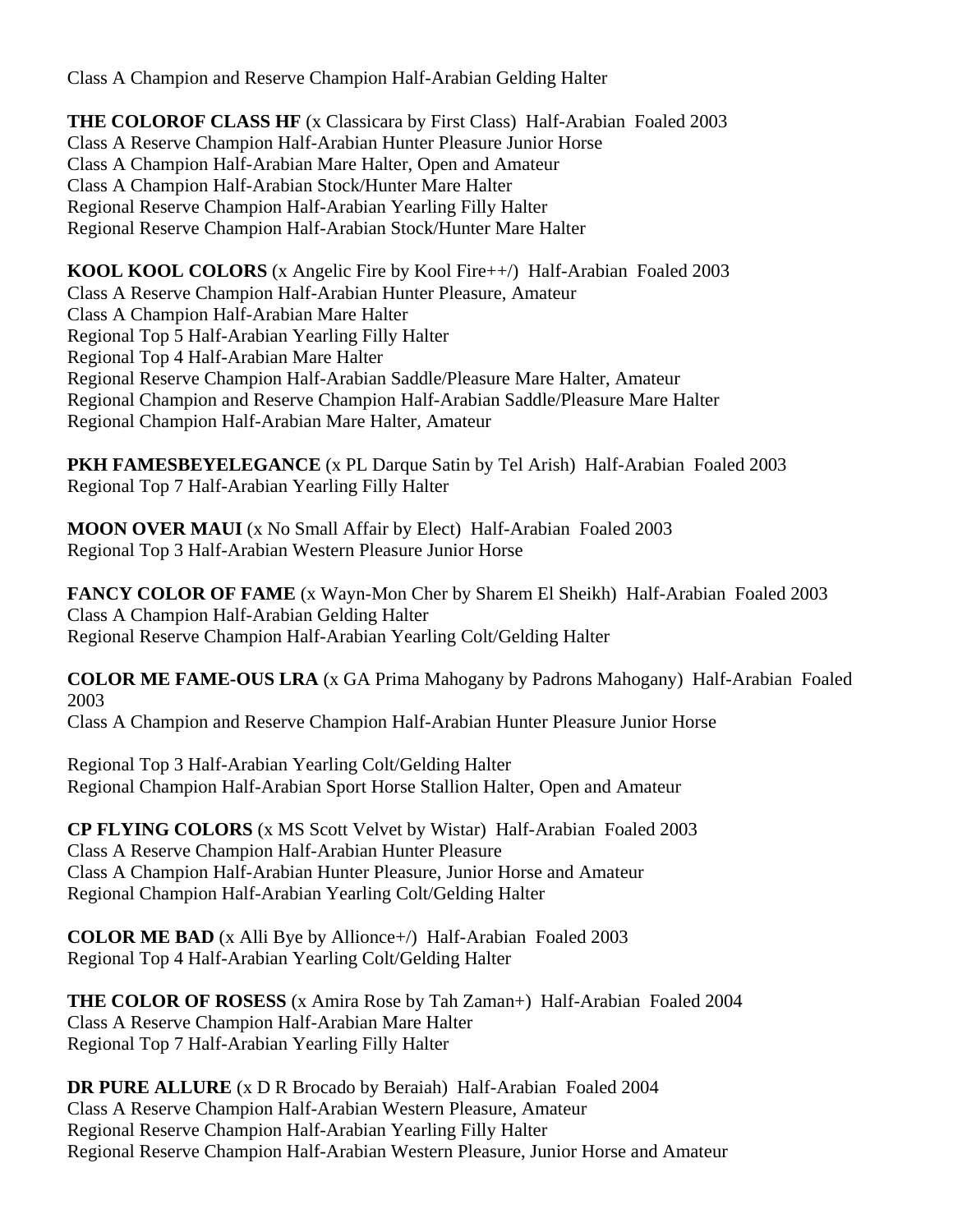Regional Champion Half-Arabian Western Pleasure

**MAGNUM COLORS** (x BF Magnolia Bey by Magnum Psyche) Half-Arabian Foaled 2004 Class A Champion and Reserve Champion Half-Arabian Country English Pleasure Junior Horse Class A Champion Half-Arabian Country English Pleasure Regional Top 4 Half-Arabian Country English Pleasure Junior Horse

**ZA DIVINE DESIGN** (x TR Nariana by \*Nariadni) Half-Arabian Foaled 2004 Class A Reserve Champion Half-Arabian Mare Halter

**PA COLOR OF CHARISMA** (x NW Charisma by \*Algonkian) Half-Arabian Foaled 2004 Regional Top 5 Half-Arabian Yearling Filly Halter

**BLING BLING GAL** (x FH Sha Zi by El Sher-Mann) Half-Arabian Foaled 2004 Class A Reserve Champion Half-Arabian Stock/Hunter Mare Halter

**LOVE MY COLOR SRA** (x Amira Rose by Tah Zaman+) Half-Arabian Foaled 2005 Class A Reserve Champion Half-Arabian Mare Halter Regional Top 3 and Top 4 Half-Arabian Yearling Filly Halter

**HM RAINA BO** (x Paradisa by \*El Paso) Half-Arabian Foaled 2005 Regional Top 3 and Top 6 Half-Arabian Yearling Filly Halter

**FLIRTING WITH COLOR** (x DVF Major Flirtation by DS Major Afire) Half-Arabian Foaled 2006 Regional Reserve Champion Half-Arabian Yearling Filly Halter Regional Reserve Champion Half-Arabian Saddle/Pleasure Mare Halter

**DANNY ZUKO** (x Magnums Melody by Magnum Psyche) Half-Arabian Foaled 2006 Regional Champion and Reserve Champion Half-Arabian Yearling Colt/Gelding Halter

**EF MADAMOISELL FAME** (x Starry Sands by LBA Lode Star) Half-Arabian Foaled 2006 Regional Top 5 Half-Arabian Yearling Filly Halter

**CHEMICAL REACTION** (x Claysta by Padrons Mahogany) Half-Arabian Foaled 2006 Class A Reserve Champion Half-Arabian Gelding Halter Class A Reserve Champion Half-Arabian Sport Horse Gelding Halter, Amateur

**FAMES PROMISE** (x Promises CLA by JA Magnificat++) Half-Arabian Foaled 2006 Regional Champion Half-Arabian Yearling Filly Halter

**HELLO DOLLY HHF** (x JB A Party Girl by Nazir Salon) Half-Arabian Foaled 2006 Regional Reserve Champion Half-Arabian Yearling Filly Halter

**JUST MY COLOR** (x Zsa Zsa Ghazi by \*El Ghazi) Half-Arabian Foaled 2006 Class A Champion Half-Arabian Mare Halter

**TAMAR DEVINE DESIGN** (x Shameless Desire by Neposzar+) Half-Arabian Foaled 2006 Regional Reserve Champion Half-Arabian Yearling Filly Halter

**COLOR ME AN ANGEL** (x Touchd By An Angel by Ray Dor Echo) Half-Arabian Foaled 2006 Regional Champion Half-Arabian Yearling Filly Halter